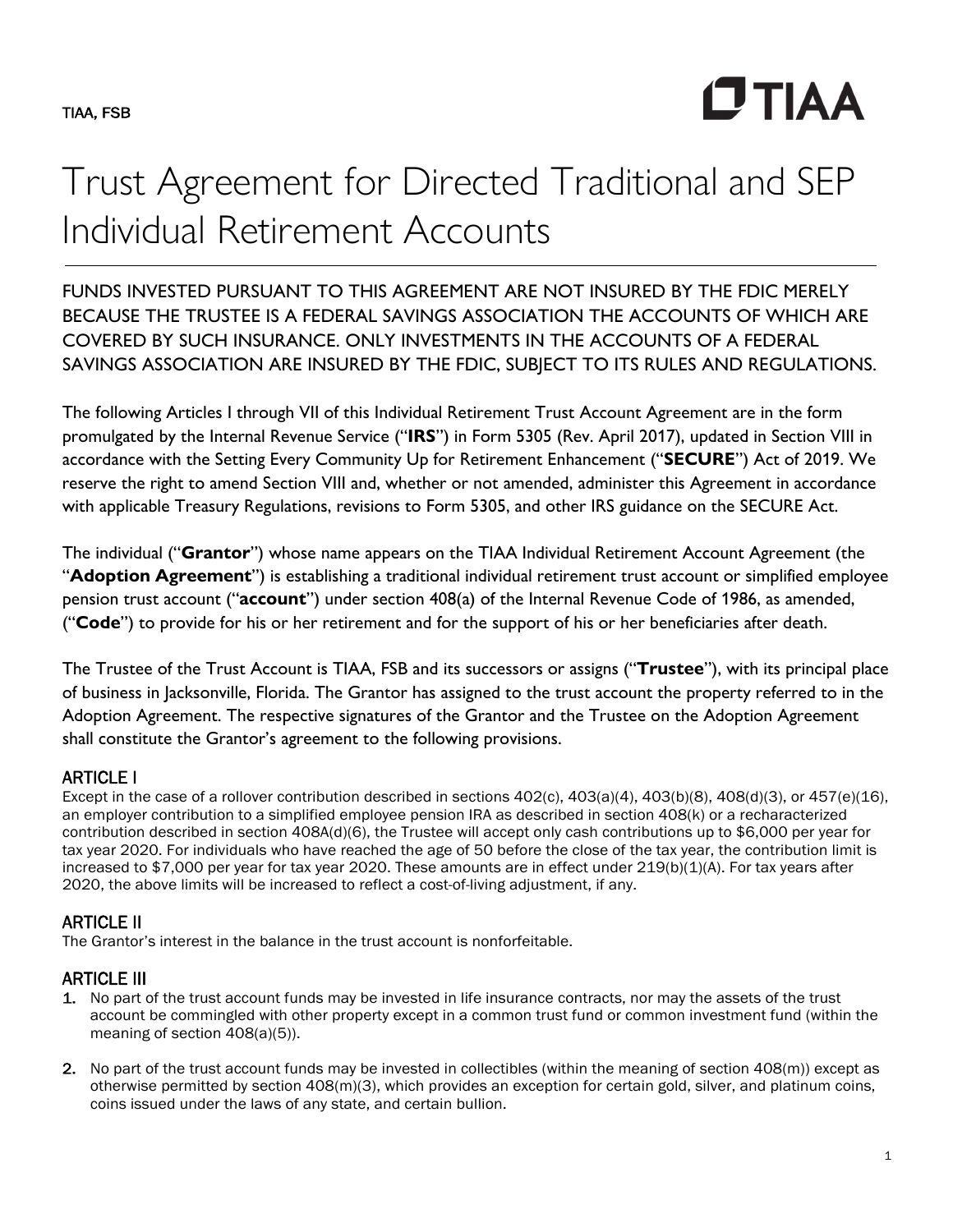# ARTICLE IV

- 1. Notwithstanding any provision of this agreement to the contrary, the distribution of the Grantor's interest in the trust account shall be made in accordance with the following requirements and shall otherwise comply with section 408(a)(6) and the regulations thereunder, the provisions of which are herein incorporated by reference.
- 2. The Grantor's entire interest in the trust account must be, or begin to be, distributed not later than the Grantor's required beginning date, April 1 following the calendar year in which the Grantor reaches age 72.

By that date, the Grantor may elect, in a manner acceptable to the Trustee, to have the balance in the trust account distributed in:

- a. a single sum or
- b. payments over a period not longer than the Grantor's life or the joint lives of the Grantor and his or her designated beneficiary.
- 3. If the Grantor dies before his or her entire interest is distributed to him or her, the remaining interest will be distributed as follows:
	- a. If the Grantor dies on or after the required beginning date and:
		- i. The designated beneficiary is the Grantor's surviving spouse, the remaining interest will be distributed over the surviving spouse's life expectancy as determined each year until such spouse's death, or over the period in paragraph (a)(iii) below if longer. Any interest remaining after the spouse's death will be distributed over such spouse's remaining life expectancy as determined in the year of the spouse's death and reduced by 1 for each subsequent year, or, if distributions are being made over the period in paragraph (a)(iii) below, over such period.
		- ii. The designated beneficiary is not the Grantor's surviving spouse, the remaining interest will be distributed over the beneficiary's remaining life expectancy as determined in the year following the Grantor's death and reduced by 1 for each subsequent year, or over the period in paragraph (a)(iii) below if longer.
		- iii. There is no designated beneficiary, the remaining interest will be distributed over the remaining life expectancy of the Grantor as determined in the year of the Grantor's death and reduced by 1 for each subsequent year.
	- b. If the Grantor dies before the required beginning date, the remaining interest will be distributed in accordance with (i) below or, if elected or there is no designated beneficiary, in accordance with (ii) below:
		- i. The remaining interest will be distributed in accordance with paragraphs (a)(i) and (a)(ii) above (but not over the period in paragraph (a)(iii), even if longer), starting by the end of the calendar year following the year of the Grantor's death. If, however, the designated beneficiary is the Grantor's surviving spouse, then this distribution is not required to begin before the end of the calendar year in which the Grantor would have reached age 72.

But, in such case, if the Grantor's surviving spouse dies before distributions are required to begin, then the remaining interest will be distributed in accordance with (a)(ii) above (but not over the period in paragraph (a)(iii), even if longer), over such spouse's designated beneficiary's life expectancy, or in accordance with (ii) below if there is no such designated beneficiary.

- ii. The remaining interest will be distributed by the end of the calendar year containing the fifth anniversary of the Grantor's death.
- 4. If the Grantor dies before his or her entire interest has been distributed and if the designated beneficiary is not the Grantor's surviving spouse, no additional contributions may be accepted in the trust account.
- 5. The minimum amount that must be distributed each year, beginning with the year containing the Grantor's required beginning date, is known as the "required minimum distribution" and is determined as follows:
	- a. The required minimum distribution under paragraph 2(b) for any year, beginning with the year the Grantor reaches age 72, is the Grantor's trust account value at the close of business on December 31 of the preceding year divided by the distribution period in the uniform lifetime table in Regulations section 1.401(a)(9)-9. However, if the Grantor's designated beneficiary is his or her surviving spouse, the required minimum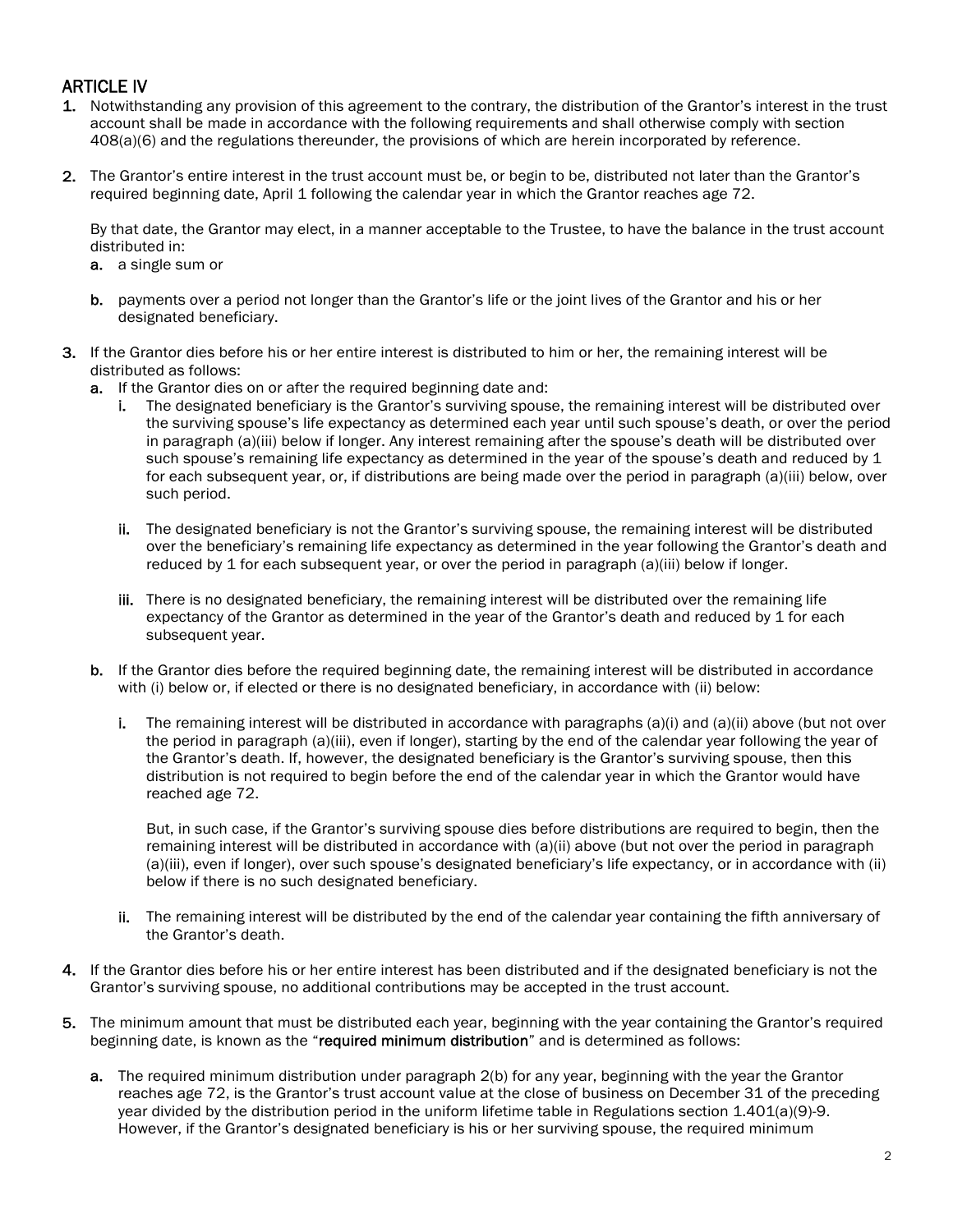distribution for a year shall not be more than the Grantor's trust account value at the close of business on December 31 of the preceding year divided by the number in the joint and last survivor table in Regulations section 1.401(a)(9)-9. The required minimum distribution for a year under this paragraph (a) is determined using the Grantor's (or, if applicable, the Grantor and spouse's) attained age (or ages) in the year.

- **b.** The required minimum distribution under paragraphs  $3(a)$  and  $3(b)(i)$  for a year, beginning with the year following the year of the Grantor's death (or the year the Grantor would have reached age 72, if applicable under paragraph 3(b)(i)) is the trust account value at the close of business on December 31 of the preceding year divided by the life expectancy (in the single life table in Regulations section 1.401(a)(9)-9) of the individual specified in such paragraphs 3(a) and 3(b)(i).
- c. The required minimum distribution for the year the Grantor reaches age 72 can be made as late as April 1 of the following year. The required minimum distribution for any other year must be made by the end of such year.
- 6. The owner of two or more Traditional IRAs may satisfy the minimum distribution requirements described above by taking from one traditional IRA the amount required to satisfy the requirement for another in accordance with the regulations under section 408(a)(6).

# ARTICLE V

- 1. The Grantor agrees to provide the Trustee with all information necessary to prepare any reports required under section 408(i) and Regulations sections 1.408-5 and 1.408-6.
- 2. The Trustee agrees to submit to the Internal Revenue Service (IRS) and the Grantor the reports prescribed by the IRS.

## ARTICLE VI

Notwithstanding any other articles which may be added or incorporated, the provisions of Articles I through III and this sentence will be controlling. Any additional articles inconsistent with section 408(a) and the related regulations will be invalid.

## ARTICLE VII

This agreement will be amended as necessary to comply with the provisions of the Code and the related regulations. Other amendments may be made with the consent of the persons whose signatures appear on the Adoption Agreement.

## ARTICLE VIII

All of the provisions set forth in this document entitled "Additional Provisions Applicable to TIAA Trusteed IRAs" shall also apply to this Agreement and are incorporated herein by this reference for all purposes, unless otherwise stated therein.

## ADDITIONAL PROVISIONS APPLICABLE TO TIAA TRUSTEED IRAS

#### 1. Definitions.

- a. "Trust Account," or "IRA" shall mean the Directed Traditional or SEP Individual Retirement Trust Account established hereunder for the benefit of the Grantor and/or his or her Beneficiary(ies).
- b. "Adoption Agreement," "Account Application," or "Application," shall mean the Application by which this Trust Account is established by the agreement between the Grantor and the Trustee.
- c. "Agreement" shall mean (i) the TIAA Directed Traditional or SEP Individual Retirement Account Trust Agreement; (ii) the TIAA Directed Traditional or SEP Individual Retirement Account Disclosure Statement; (iii) the Terms and Conditions – TIAA Retirement Reserves; and (iv) the information and provisions set forth in the Adoption Agreement for the IRA, as well as any effective Beneficiary Designation applicable to the Trust Account, as any of the same may be amended from time to time.
- d. **"**Beneficiary" shall mean the person(s), or entity(ies), (for instance, a trust), designated from time to time by a Grantor or a Grantor's surviving spouse to receive benefits by reason of the death of the Grantor or of such spouse, or the person(s) described in Section 7 below who would otherwise be entitled to receive such benefits.
- e. "Code" or "Internal Revenue Code" shall mean the Internal Revenue Code of 1986, as amended from time to time.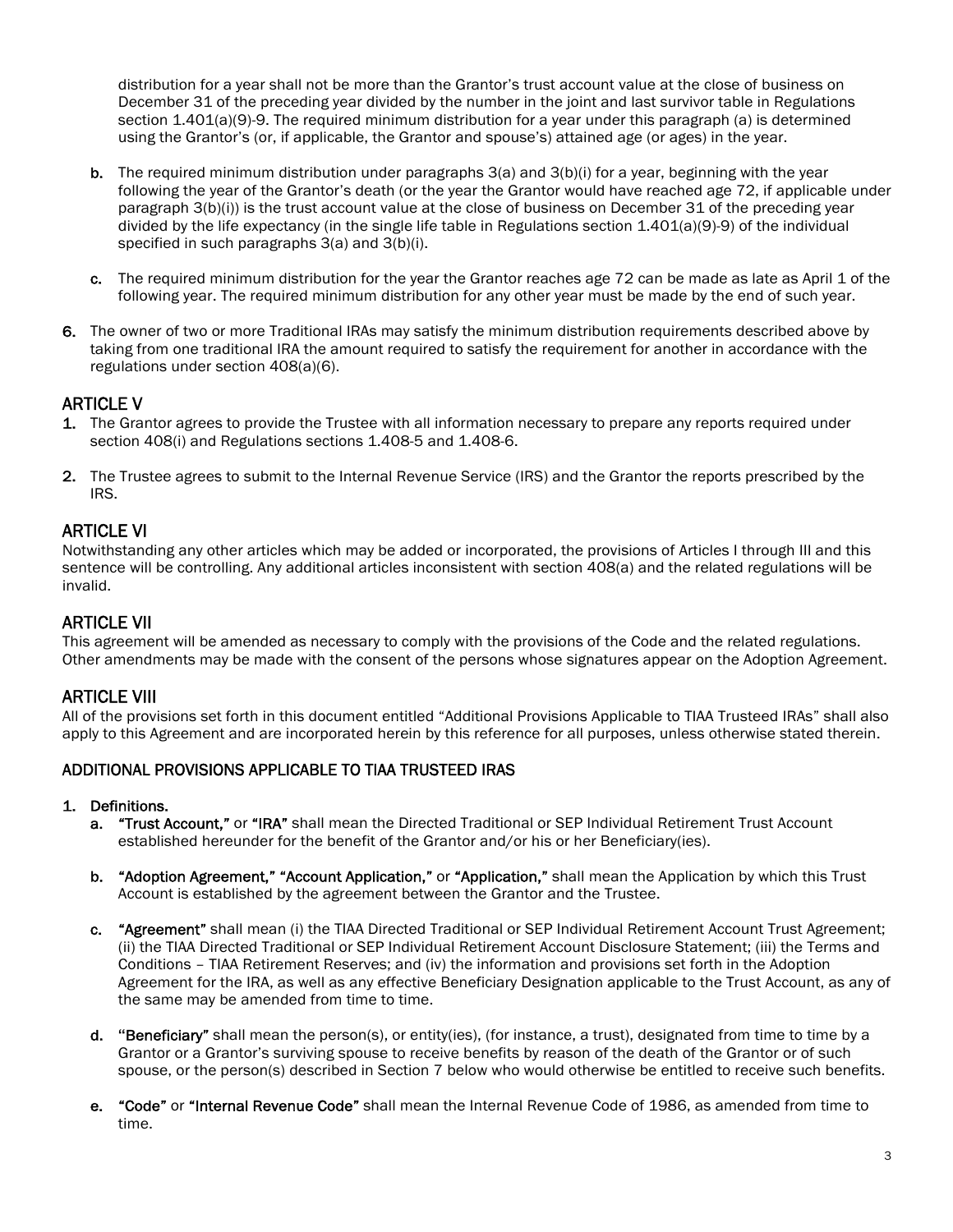- f. "Grantor" shall mean the Grantor and an individual who adopts the IRA and who makes contributions or on whose behalf contributions are made to his or her Trust Account pursuant to the IRA.
- g. "Simplified Employee Pension Account" shall mean a Trust Account established by a Grantor whose employer has adopted a simplified employee pension IRA pursuant to Code section 408(k).
- h. "Sponsor" shall mean Teachers Insurance and Annuity Association of America.
- i. "Spouse" shall mean a person who meets the definition of spouse under federal law. IRS guidance provides that civil unions and domestic partnerships that may be recognized under state law are not marriages unless denominated as such.
- j. "Trustee" shall mean TIAA, FSB, its successors and assigns, and any successor Trustee qualified to serve in such capacity with respect to IRA assets under applicable law and regulations, which has accepted to serve as trustee of the Trust Account.
- 2. Grantor's Representations. The Grantor acknowledges and represents to the Trustee as follows:
	- a. The Grantor has been advised that the entirety of this Agreement has not been approved by the Internal Revenue Service ("IRS").
	- b. The Grantor has been advised that the Trustee does not make warranties or in any way represent that the Grantor will qualify for all or any portion of the retirement savings deductions under the Code with respect to Traditional IRAs, that earnings of the Trust Account will be exempt from taxation, that any rollover contribution will be excludable from gross income for tax purposes, or that the Grantor will be free of any penalty taxes which may be incurred as a result of his or her failure to comply with the laws and regulations applicable to Traditional IRAs.
	- c. The Grantor is eligible for a Traditional IRA and the contributions to be made thereto will be made in accordance with applicable laws and regulations. The Grantor is responsible for all fines and assessments, and for any adverse tax consequences, which may be imposed on the Grantor by applicable law. The Trustee assumes no liability whatsoever for tax implications associated with this Agreement.
	- d. Any information the Grantor has provided or will provide to the Trustee with respect to this Agreement is complete and accurate. The Grantor will inform the Trustee of any change in any such information that could affect the efficient administration of the Trust Account. Such information includes, but is not limited to, a change in mailing or residence address, a change in beneficiary, and a change in the Grantor's tax year for contributions. Any direction given by the Grantor to the Trustee, or any action taken by the Grantor, will be proper under this Agreement and applicable law. The Trustee shall have the right to rely upon any information furnished by the Grantor (or any Beneficiary following the Grantor's death). The Grantor hereby agrees that the Trustee will not be liable for any loss or expense resulting from any action taken or determination made in reliance on such information. The Trustee will not be responsible for the Grantor's actions or failures to act. Likewise, the Grantor will not be responsible for the Trustee's actions or failures to act; provided, however, that the Trustee's duties and responsibilities under this Agreement are limited to those specifically stated in the Agreement, and no other or further duties or responsibilities will be implied.
- 3. Notices and Change of Address. Any notice required to be provided by the Trustee regarding this Trust Account will be considered effective when mailed by the Trustee to the last address of the intended recipient as reflected in the Trustee's records. The last address of the Grantor as reflected in the records of the Trustee will be the address used for any tax withholding, disbursement, and reporting required by taxing authorities. The Grantor will notify the Trustee of any change of address in writing. Any notice to be given to the Trustee will be effective following the Trustee's receipt thereof and its reasonable opportunity to act thereon.

#### 4. Contributions.

a. Excess Contributions. The Grantor is responsible for the determination of any excess contributions and the timely withdrawal thereof. If the IRS or the Grantor notifies the Trustee in writing that the contributions to the Trust Account have exceeded the contribution limitations described in Article I of the IRA, the Trustee shall distribute to the Grantor from the Trust Account the amount of such excess contribution and, as determined by the Grantor, any income attributable thereto. The Grantor may revoke such notice in writing if the IRS has not notified the Trustee of the IRS' determination that the excess contribution was willfully made by the Grantor. The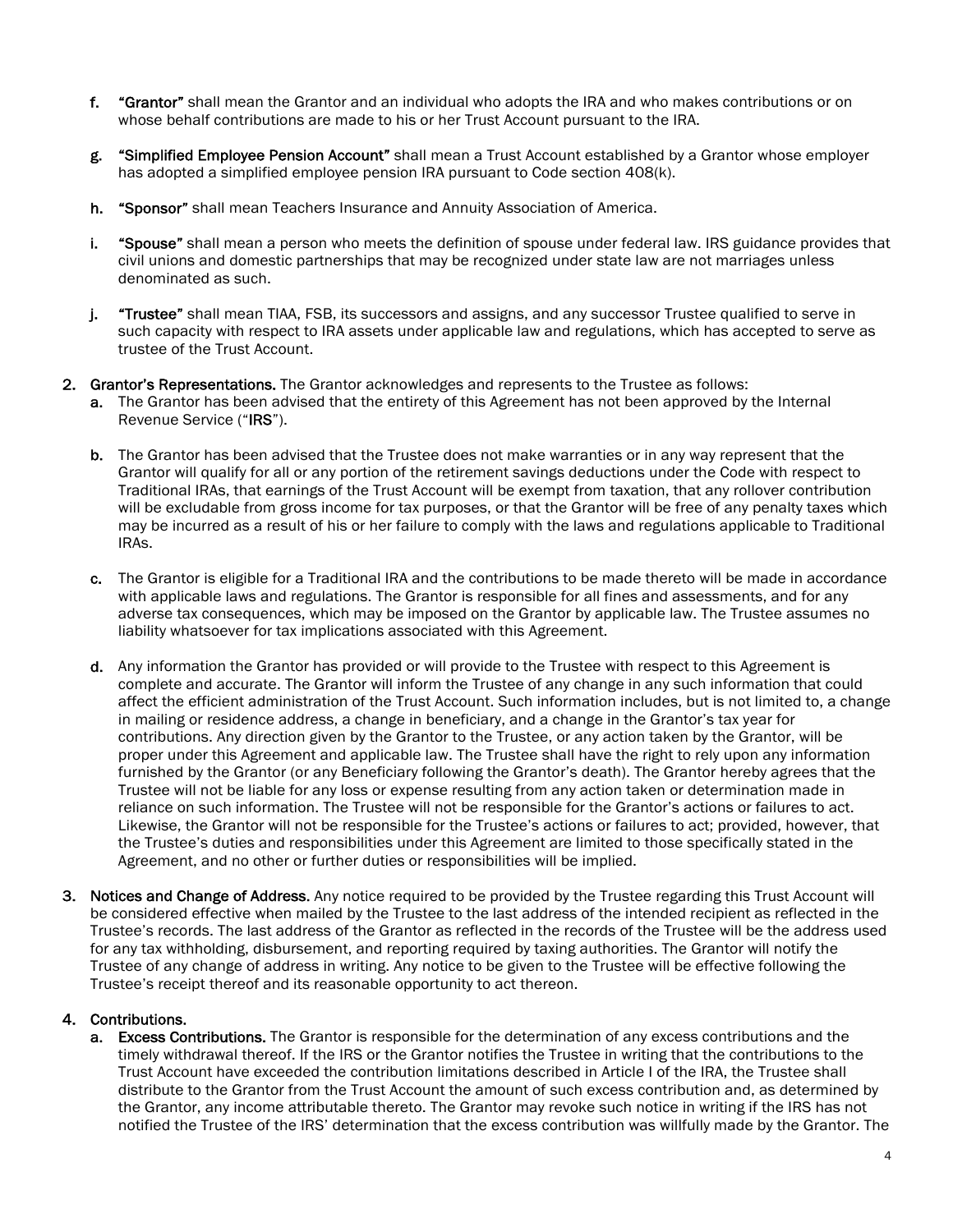Trustee, at the request of the Grantor, may credit as a contribution for the current taxable year the amount shown in the notice of the Grantor revoking his or her prior notification.

- b. Regular IRA Contributions Deadlines. The last day to make annual IRA contributions for a particular tax year is the deadline for filing the Grantor's federal income tax return, not including extensions, or such later date as may be determined by the Department of the Treasury or the IRS for the taxable year for which the contribution relates. The Grantor shall designate, in a form and manner acceptable to the Trustee, the taxable year for which such contribution is made.
- c. Contributions to a Traditional IRA for a spouse. Contributions to a Traditional IRA for a spouse must be contributed to a separate Traditional IRA trust account, as applicable, established by such spouse, and such spouse shall thereafter be deemed to be the Grantor with respect to such separate trust account.

#### 5. Investment of Contributions.

a. Direction by Grantor. Unless the Grantor appoints a representative to provide directions to the Trustee with respect to the investment of assets in the Trust Account, as provided in paragraph d, of this section, the Grantor shall direct the Trustee with respect to the investment of all contributions to his or her Trust Account and the earnings thereon. Such directed investments shall be limited to publicly traded securities, mutual funds, exchange-traded funds, money market instruments, bank products, other funding vehicles offered as part of this IRA at the discretion of the Sponsor and Trustee, and other investments to the extent that they may be subject to the custody of the Trustee in the Trustee's regular course of business and are otherwise acceptable by the Trustee based on the Trustee's policies and operational requirements. Accordingly, the Trustee reserves the right not to accept assets intended for deposit to the Trust Account (whether initially contributed or subsequently acquired), including assets not publicly traded and/or easily valued. The Trustee may at any time require liquidation or transfer of any asset held in the Trust Account if the Trustee determines that maintaining custody of any such asset is not in accordance with the Trustee's policies or operational requirements.

In its capacity as trustee, the Trustee shall have no investment authority over the Trust Account, including in the absence of investment directions by or on the Grantor's behalf. All transactions directed by the Grantor shall be subject to the rules, regulations, customs, and usages of the exchange, market, or clearing house where executed, to applicable federal and state laws and regulations, and to the Trustee's policies and operational requirements.

The Grantor understands that (i) the Trustee shall attribute earnings only to assets held in the Trust Account while in the custody of the Trustee; (ii) the income from, and gain or loss on, each investment the Grantor selects and directs for the Trust Account will affect the value thereof; and (iii) the growth in value of a Trust Account cannot be guaranteed or projected.

- b. Direction by Beneficiary. Subject to the standard practices of the Trustee, if the Grantor dies before part or all of his or her interest in the Trust Account is distributed to him or her, the remaining assets in the Trust Account shall be invested as directed by the Grantor's Beneficiary(ies). In such event, the Beneficiary(ies) shall be treated as the Grantor for all purposes as though to the Beneficiary(ies) had entered into this Agreement.
- c. No Duty to Review. The Trustee shall not be under any duty to review or question any direction of the Grantor or the Grantor's representative with respect to investments, to review any securities or other property held in the Trust Account, or to make suggestions to the Grantor with respect to investments. The Trustee will not be liable for any loss that may result by reason of investments made by the Trustee in accordance with the directions of the Grantor or the Grantor's representative.
- d. Delegation of Investment Responsibility. Regardless of any other provision of this Agreement to the contrary, the Grantor may appoint an investment professional or other person to act as the Grantor's representative with authority to direct the Trustee with respect to the investment of assets in the Trust Account. Such appointment will be effective only if (1) the Trustee has received an executed copy of an agreement between the Grantor and the representative in a form and manner acceptable to the Trustee that specifies the authority of the representative to act on behalf of the Grantor; and (2) the Trustee does not object to acting on the direction of such representative, which objection the Trustee may assert for any reason at any time. If the Grantor appoints a representative, as provided above, references to the Grantor in this Agreement (to the extent such references pertain to securities with respect to which such representative has investment authority) shall include references to such representative. However, all references in this Agreement to the individual whose Trust Account is involved and to the making of contributions and the receipt of distributions are only to the Grantor.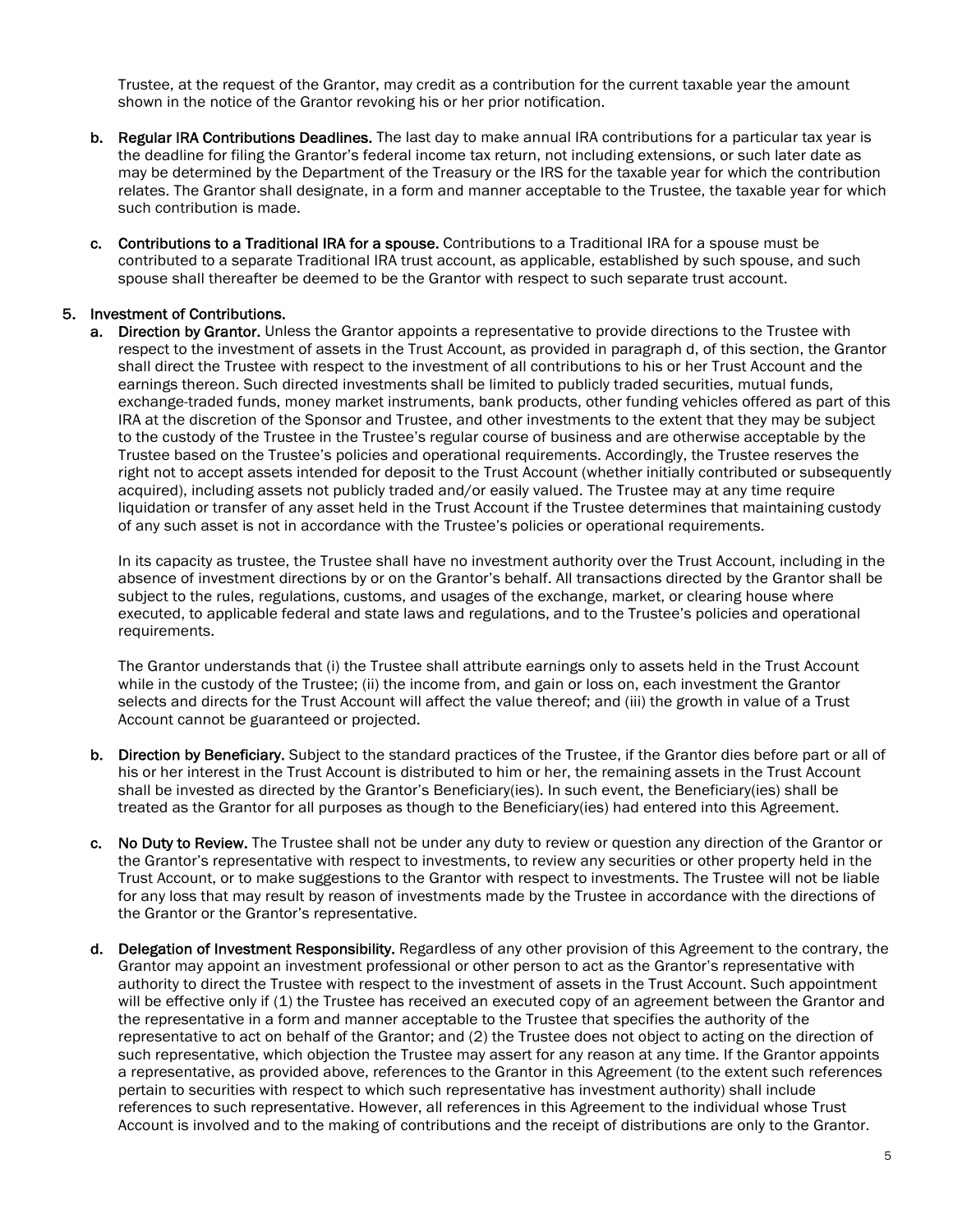The Grantor may revoke the authority of any such representative at any time by notifying the Trustee in writing and otherwise in a manner acceptable to the Trustee. The Trustee shall not be liable in any way for transactions initiated prior to and up to the time of the Trustee's receipt of such notice and its reasonable opportunity to act thereon.

e. Investment of Cash Balances. Absent another instructions from you, assets received in cash shall be invested in the TIAA Retirement Reserves Account. You have the right to move funds to other available investments at any time. Any IRA funds in the TIAA Retirement Reserves Account are held at the Bank, which is a member of the FDIC. Cash balances in the Cash Deposit Account are FDIC-insured up to \$250,000 per account holder, combined with other insured deposits of the account holder at the Bank in the same ownership category.

The Grantor's Trust Account may include a sweep program feature which automatically transfers at the end of each business day available uninvested cash balances in the Grantor's Trust Account to certain funding vehicles (each, a "Sweep Vehicle"). The Grantor authorizes and directs the Trustee to deposit uninvested cash balances in demand deposits or similar accounts maintained in the commercial or savings department of any bank or savings association, the deposits of which are insured by the Federal Deposit Insurance Corporation ("FDIC"), including those of the Trustee or any bank or savings association that is an affiliate of the Trustee; provided that any such deposits bear a reasonable rate of interest. The Grantor directs and authorizes the Trustee to withdraw, transfer in-kind or liquidate out of any discontinued Sweep Vehicle Grantor's funds or shares and deposit or transfer such funds or shares into any other Sweep Vehicle then offered by the Trustee. The Grantor further directs the Trustee to automatically withdraw or redeem the cash held in such Sweep Vehicle to meet the Grantor's cash needs for the settlement of transactions, payment of distributions or as otherwise necessary. Additional terms and conditions applicable to a Sweep Vehicle are described in the disclosures and supplemental agreements associated with such Sweep Vehicle.

#### 6. Withdrawals.

- a. Request and Distribution. The Grantor (and the Beneficiaries after the Grantor's death) may withdraw all or part of his or her Trust Account balance at any time. All requests for withdrawal (i) shall be in a form and manner provided by or acceptable to the Trustee; (ii) shall be deemed to constitute a certification by the Grantor that the Grantor is permitted to receive the funds directed to be withdrawn; and (iii) shall be subject to all applicable tax and other laws and regulations, including possible early withdrawal penalties and withholding requirements. Notwithstanding any other provision of this Agreement to the contrary, the Trustee assumes (and shall have) no responsibility to make any distribution to the Grantor unless and until such instructions specify the occasion for such requested withdrawal. Prior to effectuating any such withdrawal from the Trust Account, the Trustee shall be furnished with any and all applications, certificates, tax waivers, signature guarantees, and other documents (including proof of any legal representative's authority) deemed necessary or advisable by the Trustee. The Trustee shall not be liable for complying with instructions which appear to be genuine, or for refusing to comply if the Trustee is not satisfied that such instructions are genuine, and assumes (and shall have) no duty of further inquiry. The Grantor shall provide such instructions within a reasonable period prior to the date the withdrawal is requested to be made. After receipt of proper instructions as required above and a reasonable opportunity to act thereon, the Trustee shall cause the assets of the Trust Account to be distributed in cash and/or in kind, as specified in such order. If payment is made outside of the United States, special federal income tax withholding rules may apply. Distributions to the Grantor from the IRA may be made in a single sum, periodic payment, or a combination of both.
- b. Required Distributions. The Trustee shall, if requested by the Grantor, be responsible for computing the required minimum distribution amount in accordance with Article IV of this IRA Trust Agreement, and for notifying the Grantor accordingly. The Grantor shall be responsible for causing the required minimum distribution amount to be withdrawn from his or her Trust Account each year. Notwithstanding anything in Article IV to the contrary, the Trustee shall not, without the consent of the Grantor, distribute the value of the required minimum distribution where the Grantor fails to choose any method of distribution by April 1st of the year following the year the Grantor reaches age 72.
- 7. Designations of Beneficiaries. A Grantor may designate a Beneficiary or Beneficiaries of the Trust Account at any time, and any such designation may be changed or revoked at any time, by written designation executed by the Grantor in a form and manner prescribed by or acceptable to, and filed with, the Trustee. Such designation, change, or revocation shall be effective only upon receipt by the Trustee and only if such receipt shall be during the Grantor's lifetime. The latest such designation, change, or revocation shall control. If there is no Beneficiary designation on file with the Trustee, or if the designated Beneficiary(ies) has (have) not survived the Grantor, the Trustee shall distribute the Trust Account to the survivors of the Grantor in the following order of preference: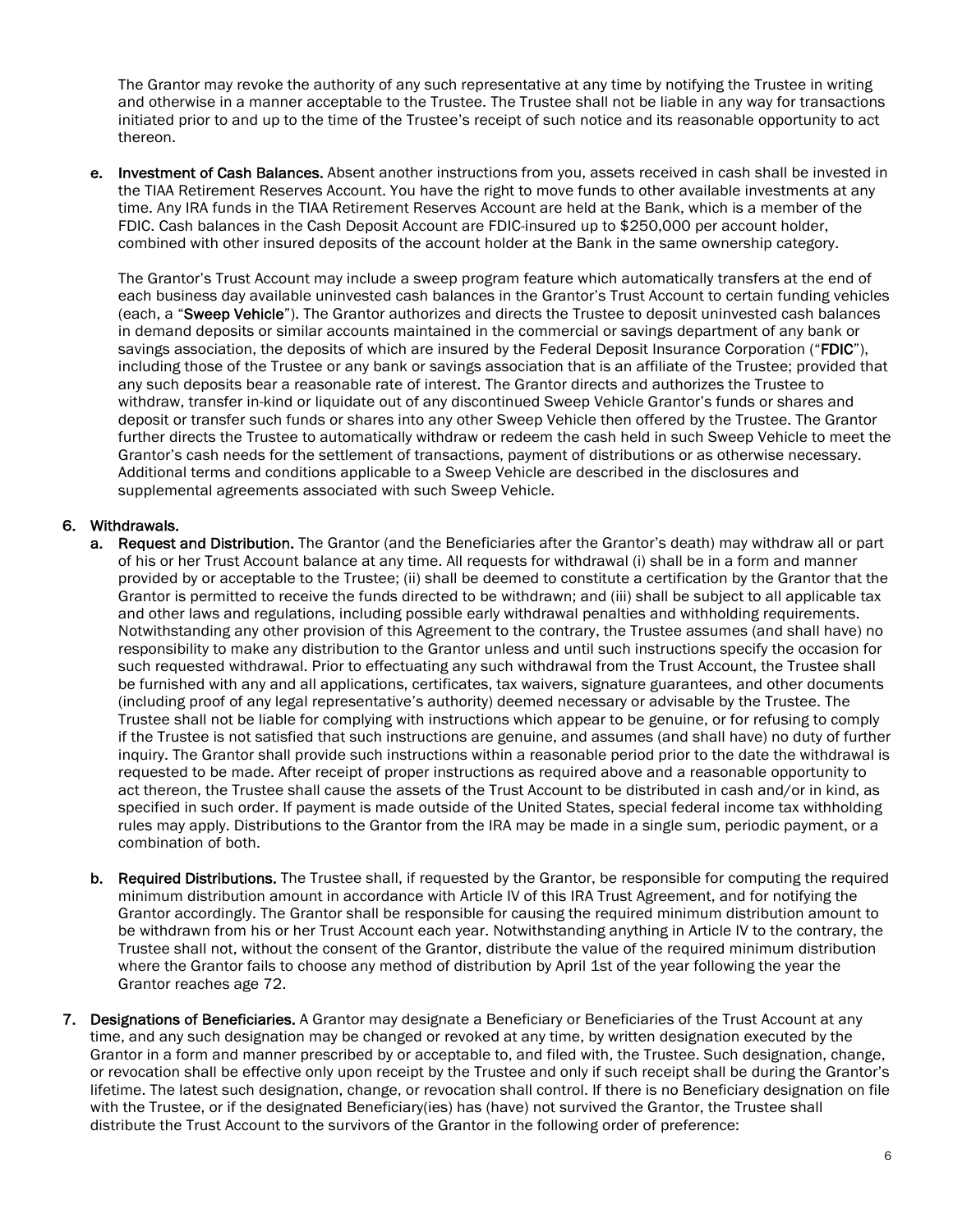- 1. The Grantor's surviving spouse, if any;
- 2. The Grantor's children, if any, in equal shares per stirpes;
- 3. The Grantor's estate

If the Grantor designates more than one primary or contingent Beneficiary but does not specify the percentages to which such Beneficiary or Beneficiaries are entitled, payment will be made to the surviving Beneficiary or Beneficiaries in equal shares. Unless otherwise designated by the Grantor in a form and manner acceptable to the Trustee (i) if a primary or contingent Beneficiary designated by the Grantor predeceases the Grantor, the Account will be divided equally among the surviving Beneficiary or Beneficiaries; (ii) if there is no primary Beneficiary or Beneficiaries living at the time of the Grantor's death, payment of the Grantor's Account upon his or her death will be made to the surviving contingent Beneficiary or Beneficiaries designated by the Grantor; (iii) if a Beneficiary does not predecease the Grantor but dies before receiving his or her entire interest in the Trust Account, his or her remaining interest in the Trust Account shall be paid to the Beneficiary or Beneficiaries designated by the deceased Beneficiary.

Following the death of the Grantor, the balance of the Grantor's Trust Account shall be distributed to the Grantor's designated Beneficiary(ies), if any, in accordance with the provisions of Article IV of this IRA Trust Agreement and in accordance with this Agreement and the Trustee's policies and operational requirements.

8. Distributions to Beneficiaries. The primary Beneficiary(ies) designated by the Grantor will receive the balance of the Trust Account following the Grantor's death in the percentage indicated by the Grantor. If any primary Beneficiary predeceased the Grantor, the deceased Beneficiary's share will instead be distributed to the remaining primary Beneficiary(ies) equally, or in the proportion the Grantor may have indicated. If all of the Grantor's primary Beneficiaries predecease the Grantor, or if the Grantor failed to name any primary Beneficiary, but named contingent Beneficiaries, the balance of the Trust Account will be distributed to the contingent Beneficiaries named by the Grantor, if any, in the percentage indicated by the Grantor. The foregoing rules applicable with respect to primary Beneficiaries are also applicable with respect to contingent Beneficiaries. If all of the designated Beneficiaries predecease the Grantor, the balance of the assets in the Trust Account will be distributed to the Grantor's estate.

At any time, any Beneficiary may designate his or her own Beneficiary(ies) ("Successor Beneficiaries") of the Beneficiary's interest in the Trust Account, and any such designation may be changed or revoked at any time by written designation executed by the Beneficiary in a form and manner prescribed by, or acceptable to, and filed with, the Trustee. If a Beneficiary does not predecease the Grantor but dies before receiving his or her entire interest in the Trust Account, his or her remaining interest in the Trust Account shall be paid to the successor Beneficiary(ies). If there is no accepted successor beneficiary designation on file with the Trustee, the Trustee shall distribute the deceased Beneficiary's Trust Account to the Beneficiary's estate if the Beneficiary survived the Grantor. The rules set forth above with respect to beneficiary designations made by the Grantor shall also apply to such successor beneficiary designations made by a Beneficiary, as the context may require.

If the Trustee is unable to make a distribution to a Grantor, a Beneficiary, or other distributee because the last known mailing address of such individual or entity reflected in the Trustee's records, if any, is no longer valid, the Trustee may hold the proceeds in a noninterest-bearing account until such funds escheat by operation of law, and shall incur no liability for so doing. Under no circumstances shall the Trustee be required to ascertain the whereabouts of any Beneficiary or other distributee. The Beneficiary(ies) are responsible to ensure that distributions are made in accordance with the provisions of Article IV of the IRA. The Trustee shall withhold federal income tax from any distribution from the Trust Account as required under applicable law.

If the Beneficiary to which a distribution must be made is a minor, such distribution shall be made to a custodian account established by the parent, guardian or conservator of such Beneficiary, or other person as permitted, under the Uniform Transfers to Minors or the Uniform Gifts to Minors Act in a state selected by such parent, guardian, conservator, or other person.

The Trustee shall not be responsible for the purpose, sufficiency, or propriety of any distribution. The Trustee is only authorized to make distributions in accordance with instructions of the Grantor, or after the Grantor's death, of his or her Beneficiary(ies), or as otherwise provided for in this Agreement. Such instructions must be given in a form and manner acceptable to the Trustee.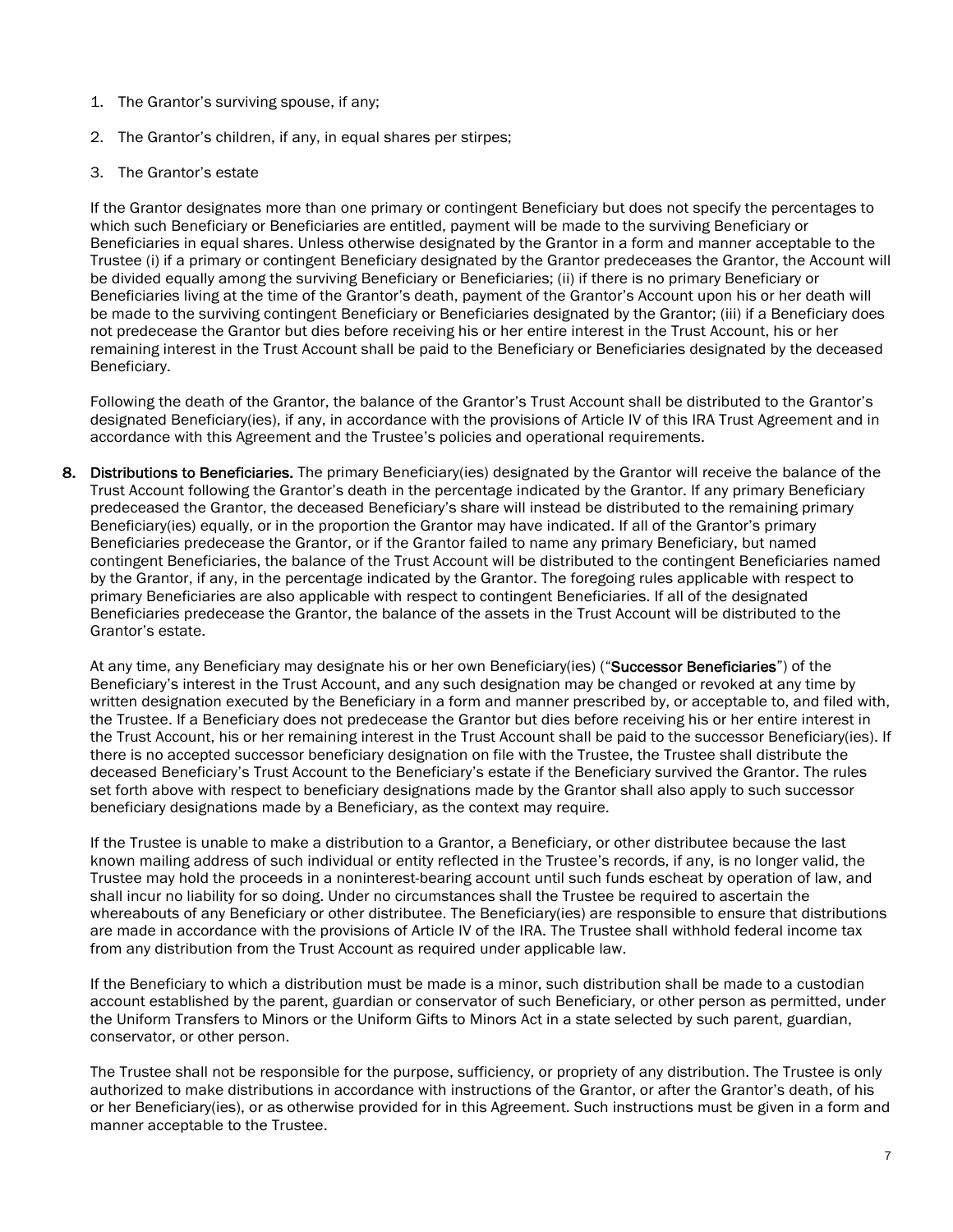9. Separate Accounting. If the Grantor has designated multiple primary Beneficiaries, the Grantor hereby directs the Trustee, to the extent administratively feasible, to separately account for the amount allocable to each Beneficiary in accordance with applicable law following the Grantor's death for purposes of determining each "designated beneficiary" under Code section 401(a)(9), all in accordance with any procedures the Trustee may establish from time to time.

#### 10. Transfer of Trust Account by Grantor.

- a. Transfer. If the Grantor terminates his or her Trust Account, the Trustee shall distribute or transfer the Trust Account balance in accordance with the Grantor's written directions and this Agreement. The Grantor authorizes the Trustee to retain such sums as the Trustee may deem necessary in payment of all of the Trustee's fees, compensation, costs, and any expenses including, but not limited to, annual maintenance fees and account termination fees, or for payment of any other liabilities which might constitute a charge to either the Trust Account or the Trustee; provided, however, that notwithstanding the foregoing, any securities and other property held in the Grantor's Trust Account may only be used to satisfy the Grantor's indebtedness or other obligations to the Trustee related to the Trust Account. The balance of any such reserve remaining after the payment of the above items shall be paid, distributed, or transferred as directed by the Grantor upon satisfaction of any such charge. The Trustee shall have no duty to ascertain whether any payment, distribution, or transfer directed by the Grantor is proper under the provisions of the Code, this Agreement, or otherwise.
- b. Transfer upon Dissolution of Marriage. A Grantor may transfer any portion or all of his or her interest in the Trust Account to a former spouse under a written instrument incident to the dissolution of the Grantor's marriage to such spouse or under a dissolution decree provided that either document contains transfer instructions acceptable to the Trustee and compliant with the Trustee's administrative or operational requirements and regular business practices. In such event, such Trust Account, or the transferred portion thereof, shall be held for the benefit of such former spouse subject to the terms and conditions of the IRA.

#### 11. Powers, Duties, and Obligations of Trustee.

- a. No Investment Discretion. The Trustee shall have no discretion to make, and shall not make, any investments or dispose of any investments held in a Trust Account, except upon the direction of the Grantor or in accordance with paragraph d. of section 15 below. The Trustee is merely authorized to acquire and hold the particular investments specified by the Grantor or the Grantor's representative. In its capacity as trustee, the Trustee shall not act as investment advisor or manager to a Grantor and will not advise a Grantor or offer any opinion or judgment on any matter pertaining to the nature, value, potential value, or suitability of any investment or potential investment by a Grantor. The Trustee shall not question any such directions of the Grantor, review any securities or other property held in a Trust Account, or make suggestions to the Grantor with respect to the investment, retention, or disposition of any assets held in a Trust Account.
- b. Administrative Powers. The Trustee will hold the IRA assets in its safekeeping facilities or delegate the custody of such assets to other entities. Securities, whether registered or unregistered, may be deposited (i) in any centralized securities depository or clearing system, domestic or foreign, selected by the Trustee or its delegee; (ii) with the issuer of securities issued in non-certificate form; or (iii) in book entry form at the Federal Reserve Bank. The Trustee is authorized to hold IRA assets in the account in its own name as trustee, in the name of a sub-custodian, in the name of a nominee, in book entry form, in a clearinghouse corporation or any central depository system. The Trustee will receive all interest, dividends and other distributions paid with respect to IRA assets in the account, and pay or reinvest such sums as Grantor will direct. Grantor authorizes the Trustee to issue receipts for, endorse, and collect all checks and other remittances payable to the IRA or the Trustee on behalf of the IRA. Grantor acknowledges that the Trustee will not have any obligation to enforce payment of such distributions through judicial process or otherwise.

Pursuant to the Grantor's direction, the Trustee shall have the following powers and authority with respect to the administration of the Trust Account:

- i. To invest and reinvest the assets of the Trust Account.
- ii. To exercise or sell options, conversion privileges, or rights to subscribe for additional securities and to make payments therefor;
- iii. To grant options to purchase securities held by the Trustee or to repurchase options previously granted with respect to securities held by the Trustee;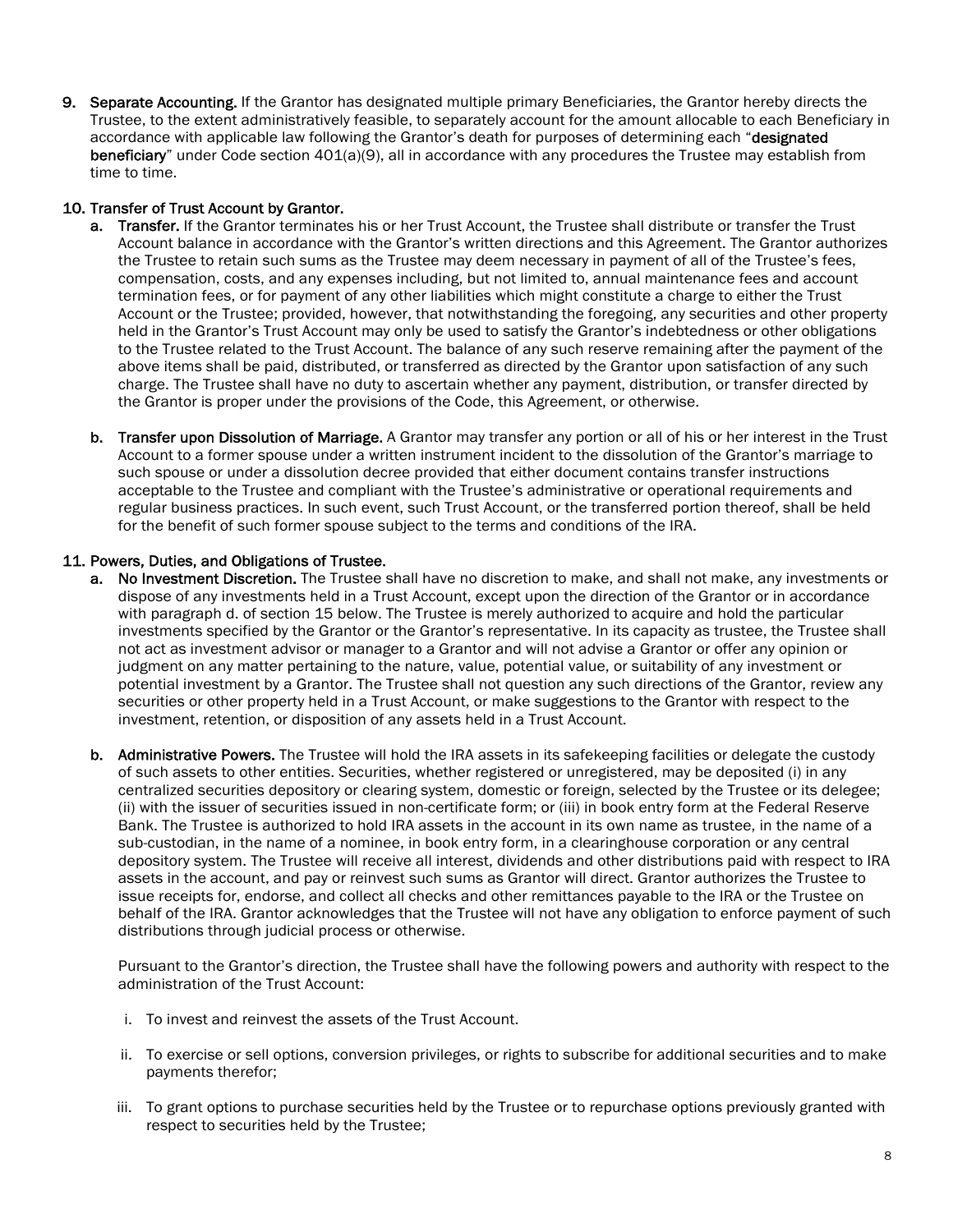- iv. To make, execute, and deliver as Trustee any and all contracts, waivers, releases, or other instruments in writing necessary or proper for the exercise of any of the foregoing powers; and
- v. In general, to take such other actions and execute such other documents as may be necessary or desirable to exercise the powers conferred on the Trustee in this Agreement.

The Trustee may perform any of its administrative powers and other duties under this Agreement through such other persons or entities as may be designated by the Trustee from time to time. No such designation or change thereof shall be considered an amendment of this Agreement.

All of the foregoing notwithstanding, the Trustee's powers shall be subject to any and all restrictions or limitations, direct or indirect, which are imposed by the Trustee's own governing instruments; all applicable federal and state laws and regulations; the rules, regulations, customs and usages of any exchange, market or clearing house where the transaction is executed; the Trustee's policies and practices; and the terms of this Agreement.

- c. Proxies. Except as otherwise directed by the Grantor, all proxy and solicitation materials, notices of shareholders' meetings, current prospectuses, and other annual or regular shareholder reports shall, to the extent furnished to the Trustee by the issuers of the securities in the Trust Account, be sent by the Trustee to the Grantor. The Trustee shall not be responsible for voting or taking any other action pursuant to any such materials.
- d. Records and Reports. The Trustee shall keep accurate records of all contributions, receipts, investments, distributions, disbursements, and all other transactions of the Trust Account. Within one hundred twenty (120) days (or such other deadline imposed by applicable law) after the close of each calendar year (or after a distribution or transfer of a Grantor's Trust Account or upon the Trustee's resignation or removal), the Trustee shall provide to the Grantor a written report (which may consist of copies of the Trustee's regularly issued Trust Account statements) reflecting all transactions in the Trust Account for the period in question and including a statement of the assets in the Trust Account and their market values. Unless the Grantor provides a written statement of exceptions or objections to the report to the Trustee within sixty (60) days after the Grantor's receipt thereof, the Grantor shall be deemed to have approved such report and the Trustee shall be released from all liability to anyone (including any Grantor's spouse or Beneficiary) with respect to all matters set forth in the report. No person other than a Grantor, the spouse of a Grantor, or a Beneficiary may require an accounting.
- e. Legal Proceedings. The Trustee shall have the right at any time to apply to a court of competent jurisdiction for a judicial settlement of the Trustee's accounts or for a determination of any questions of interpretation or construction of the terms of the IRA, including this Agreement, or for instructions. The only necessary party defendant to any such action shall be the Grantor, but the Trustee may join any other person(s) as a party defendant. The cost, including the Trustee's attorney's fees, of any such proceeding shall be charged as an administrative expense under section 14 below. The Trustee shall not be obligated or expected to commence or defend any legal action or proceeding in connection with this Agreement or such matters unless agreed upon by the Trustee and the Grantor (or the Grantor's legal representatives) (or Beneficiary) and unless fully indemnified for so doing to the Trustee's satisfaction.
- f. Scope of Trustee's Duties. The Trustee shall only have the duties which are specifically set forth in this Trust Agreement.
- g. Scope of Trustee's Liability. The Trustee shall not be liable for any loss of any kind that may result from any action taken by the Trustee in accordance with the directions of the Grantor or his or her designated representative or attorney in fact or from any failure to act in the absence of any such directions. The Trustee is entitled to act upon any instrument, certificate, or form the Trustee believes in good faith is genuine and is executed or presented by the proper person(s), and the Trustee need not investigate or inquire as to any statement contained in such document but may accept it as true and accurate. The Trustee shall not be liable for any taxes (or interest thereon), penalties or other consequences to the Grantor or to any other person in connection with any Trust Account, including in connection with any contribution to or distribution from the Trust Account. The Trustee shall not be liable for any damages, losses or expenses directly or indirectly caused by an act of God, unusually severe weather conditions, fire, flood, natural calamity, civil or labor disturbance, epidemic, pandemic, acts of war, acts of terrorism, catastrophic accident, exchange or market issues, including the suspension of trading, market volatility, trade volume, or act of any governmental authority, malfunction of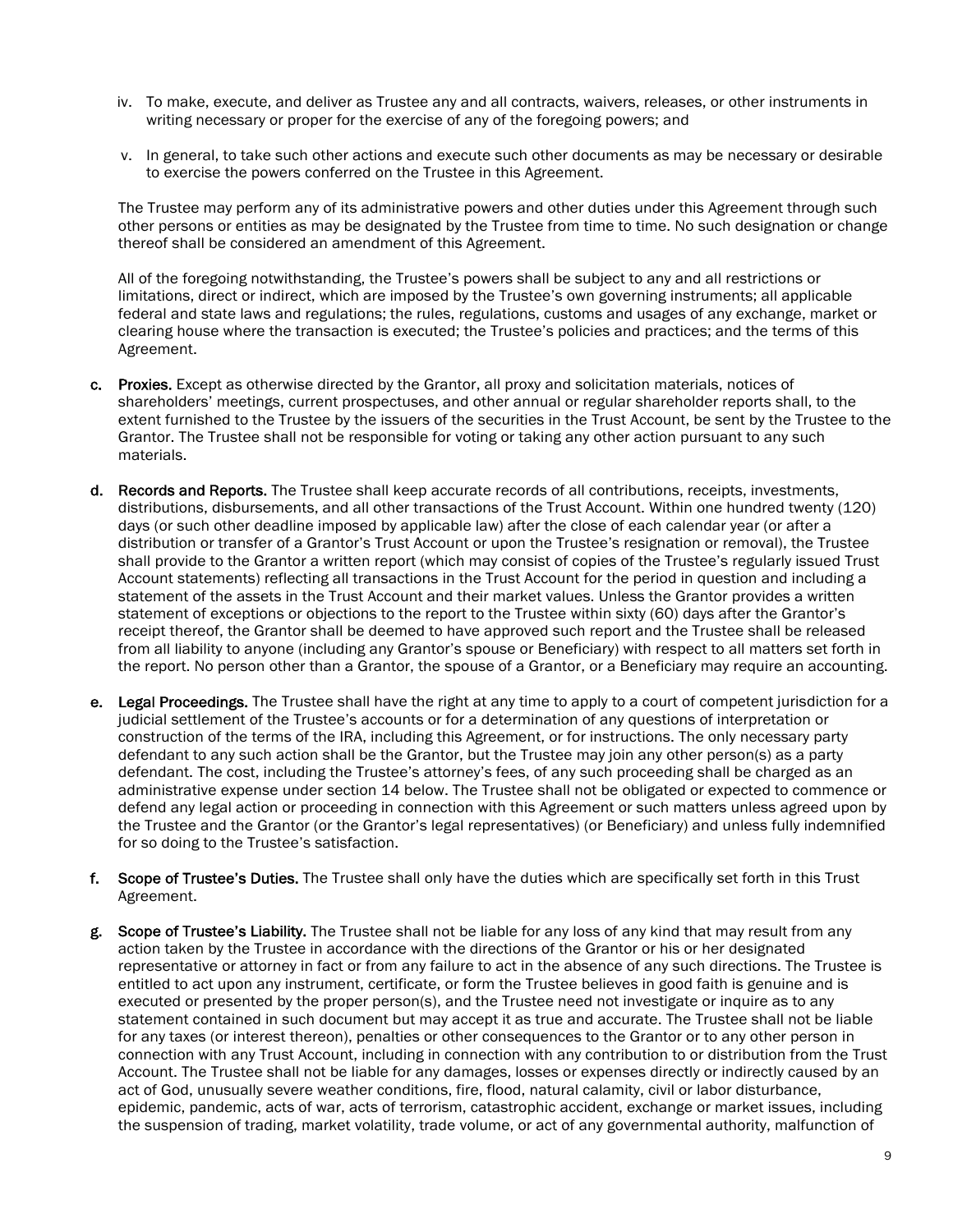equipment or software (except where such malfunction is primarily attributable to the Trustee's gross negligence or willful misconduct in selecting, operating or maintaining the equipment or software), failure of or the effect of rules or operations of any external funds transfer system, inability to obtain or interruption of external communications facilities, or any cause beyond the Trustee's reasonable control.

The Grantor, the Grantor's legal representatives, and the Beneficiaries following the Grantor's death shall release and fully indemnify and hold harmless the Trustee and its affiliates and their respective officers, directors, shareholders, employees and other agents from any liability which may arise hereunder, including any liability in connection with the establishment or maintenance of the Trust Account and the Trustee's obligations under this Agreement, except liability arising from the Trustee's own acts of gross negligence or willful misconduct. This indemnification will survive the termination of this Agreement and the Trust Account.

#### 12. Resignation or Removal of Trustee.

a. Resignation. The Trustee may resign as Trustee hereunder as to any Trust Account by providing thirty (30) days' prior written notice thereof to the Grantor (or any Beneficiary following the Grantor's death). Upon the Trustee's resignation, the Trustee may, but shall not be required to, appoint a corporation or other organization which shall be a bank as defined in Code section 408(n) or another person found qualified to act as trustee of an IRA by the Secretary of the Treasury or his delegate, as the successor Trustee under this Agreement. The Grantor, following the receipt of such notice, shall have thirty (30) days to appoint an alternate qualifying successor Trustee. If no alternate qualifying successor Trustee is appointed within such time period, the Grantor will be deemed to have accepted the Trustee's appointed successor Trustee. Upon acceptance of an appointment by the successor Trustee, the Trustee shall assign, transfer, and deliver to the successor Trustee all assets held in the Trust Account to which such resignation relates. The Trustee is authorized, however, to reserve such amounts the Trustee deems advisable to provide for the payment of expenses and fees then due or to be incurred in connection with the settlement of the Trustee's account, and any balance remaining after the settlement of the Trustee's account shall be paid to the successor Trustee.

If the Trustee does not choose to appoint a successor Trustee, the Grantor shall have thirty (30) days after receiving notification of the Trustee's resignation to appoint a qualifying successor Trustee and provide transfer instructions to the Trustee. If the Grantor fails to appoint a qualifying successor Trustee and provide transfer instructions within such time period, the Trustee shall have the right to terminate the Trust Account, liquidate all assets in the Trust Account and mail a check to the Grantor for any net proceeds. In such event, the Trustee shall be entitled to receive the full termination fee, if any, along with the full, non-prorated current year maintenance fees, if any, regardless of the date during the year on which the Trust Account is terminated. If the Trust Account is liquidated, the Grantor agrees to be liable for any resulting losses and expenses of liquidation incurred by the Trustee, which expenses the Trustee may deduct from the net proceeds. Upon transfer of the assets following the termination of the Trust Account and this Agreement, the Trustee will be discharged and released from any further liability hereunder.

b. Removal. The Grantor (or any Beneficiary following the Grantor's death) may at any time, upon thirty (30) days' prior written notice to the Trustee, remove the Trustee, provided that the Grantor (or Beneficiary) designates in such notice a successor Trustee, which successor Trustee shall be a bank as defined in Code section 408(n) or another person found qualified to act as a trustee of an IRA by the Secretary of the Treasury or his delegate. Upon expiration of the notice period set forth in the written notice and acceptance by the successor Trustee (in a form and substance reasonably acceptable by the Trustee) (1) the Trustee shall transfer the assets of the Trust Account to the successor Trustee subject to any amount reserved by the Trustee as provided in paragraph a of this section 12; (2) the Trustee shall thereafter have no further rights and responsibilities under this Agreement; (3) the successor Trustee shall have all the rights and responsibilities of the Trustee under this Agreement; and (4) the successor Trustee shall be subject to any agreement between the Grantor and the Trustee which may limit the payment of benefits to Beneficiaries.

The Trustee shall substitute another trustee in place of the Trustee upon notification by the IRS that such substitution is required because the Trustee has failed to comply with the requirement of Treasury Regulation Section 1.408-2(e) (or any successor regulation), or is not keeping such records, making such returns, or rendering such statements as are required by such regulation.

c. Trustee Not Liable for Acts of Predecessor Trustee. No Trustee shall be liable for the acts or omissions of any predecessor Trustee or shall have obligation to review or audit the acts of any predecessor Trustee.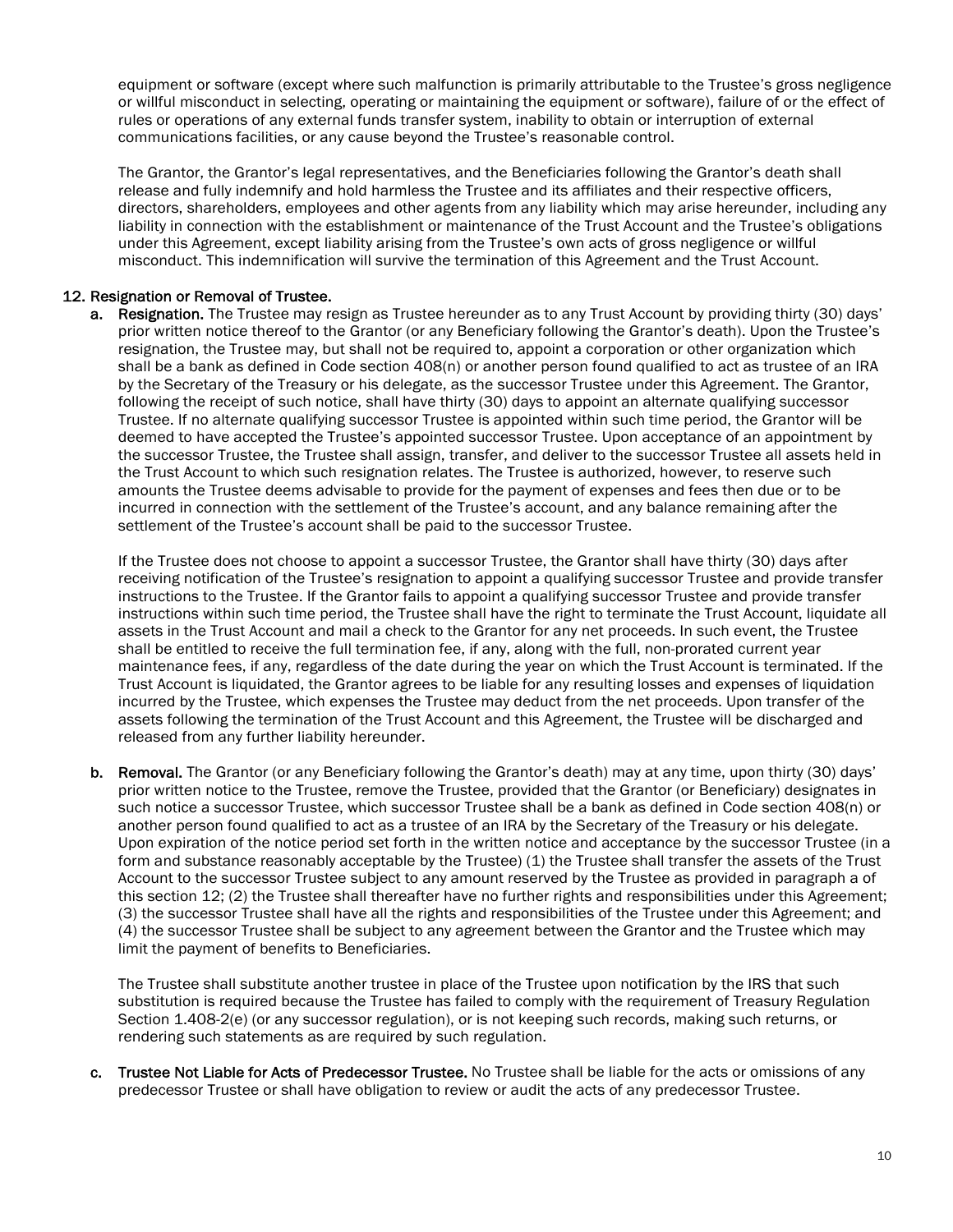#### 13. Amendment and Termination of the IRA.

- a. Amendment. The Grantor hereby directs the Trustee to amend any provision of this Agreement at any time as the Trustee may deem necessary or desirable for administrative and other reasons, and the Grantor hereby consents to such amendments, provided they comply with all applicable provisions of the Code, the regulations thereunder and any other statute, regulation or ruling. Such amendment shall be communicated in writing to the Grantor or Beneficiary, and the Grantor or Beneficiary shall be deemed to have consented to such amendment unless, within thirty (30) days after the communication to the Grantor is mailed or delivered electronically, the Grantor gives the Trustee a written order for a complete distribution or transfer of the Trust Account. No amendment of the IRA, including this Agreement, however, shall deprive any Grantor, spouse of a Grantor, or Beneficiary of any benefit to which he or she was entitled under the IRA from contributions made prior to any such amendment unless the amendment is necessary to conform the IRA to the current or future requirements of Code section 408, or other applicable law, regulation, or ruling; in such event, the Trustee is expressly authorized to make amendments that are necessary for such purposes retroactively to the later of the effective date of the IRA or the effective date of any such future legal requirements. A Grantor may change any election or designation made in the Adoption Agreement, provided such change is made in a form and manner prescribed by and acceptable to the Trustee.
- b. Termination. The Trustee may terminate this IRA or this Trust Account at any time upon thirty (30) days' prior written notice to the Grantor (or the Beneficiary following the Grantor's death). If the Trustee terminates the Trust Account for any reason, the balance held in each Trust Account for the benefit of a Grantor or Beneficiary(ies) shall be distributed by the Trustee to a successor Trustee in accordance with paragraph a. of Section 12 above.

#### 14. Fees, Expenses, and Indebtedness.

- a. Payment of Fees and Expenses. The annual maintenance, termination, and other administration fees shall be charged by the Trustee in accordance with the Trustee's published fee schedule in effect at the time the Trustee's services are provided. The Grantor acknowledges that such fee schedule may be amended by the Trustee from time to time on notice to the Grantor. A portion of the fees collected by the Trustee may be shared with the financial institution that introduced the Grantor's Trust Account. Any administrative expenses, which are over and above the services set forth in the fee schedule, including fees for legal and/or accounting services incurred by the Trustee at the request of or necessitated by the actions of the Grant or Beneficiary, including, but not by way of limitation, directed investments of Trust Account assets that cause the Trust Account to realize unrelated business taxable income within the meaning of Code section 512 shall be paid by the Grantor. The Trustee's fees and expenses shall be automatically debited to the Trust Account unless the Grantor pays the fee in a timely manner before the Trust Account has been so charged. The Trustee reserves the right to liquidate any assets of the Trust Account to collect any charge for which payment may at any time be past due. Any reimbursement of fees charged against a Trust Account will be recorded as a contribution to the Trust Account and reported to taxing authorities accordingly.
- b. Taxes. Any taxes of any kind whatsoever that may be levied or assessed upon any Trust Account or that the Trustee may otherwise be responsible for collecting, may be paid by the Grantor (or the Beneficiary following the Grantor's death) but, unless so paid within such time period as the Trustee may establish, shall be paid from the assets of the Trust Account at issue.
- c. Deductible and Non-Deductible Contributions. The Trustee shall have no duty to account for deductible contributions separately from non-deductible contributions.
- d. Commissions and other Transactional Fees. The Trust Account will be charged commissions and other transactional fees each time securities transactions are effected in the Trust Account in accordance with the Trustee's usual practice.
- e. Indebtedness. The Grantor shall pay any debit balance or other obligation owing to the Trustee with respect to the Trust Account on demand.

#### 15. Miscellaneous.

a. Prohibited Transactions. No Grantor, spouse of a Grantor, or Beneficiary shall be entitled to use a Grantor's Trust Account, or any portion thereof, as security for a loan or borrow from the Trust Account. Neither the Trustee, the Grantor, nor any other person or organization shall engage in any prohibited transaction, within the meaning of Code section 4975, with respect to any Trust Account.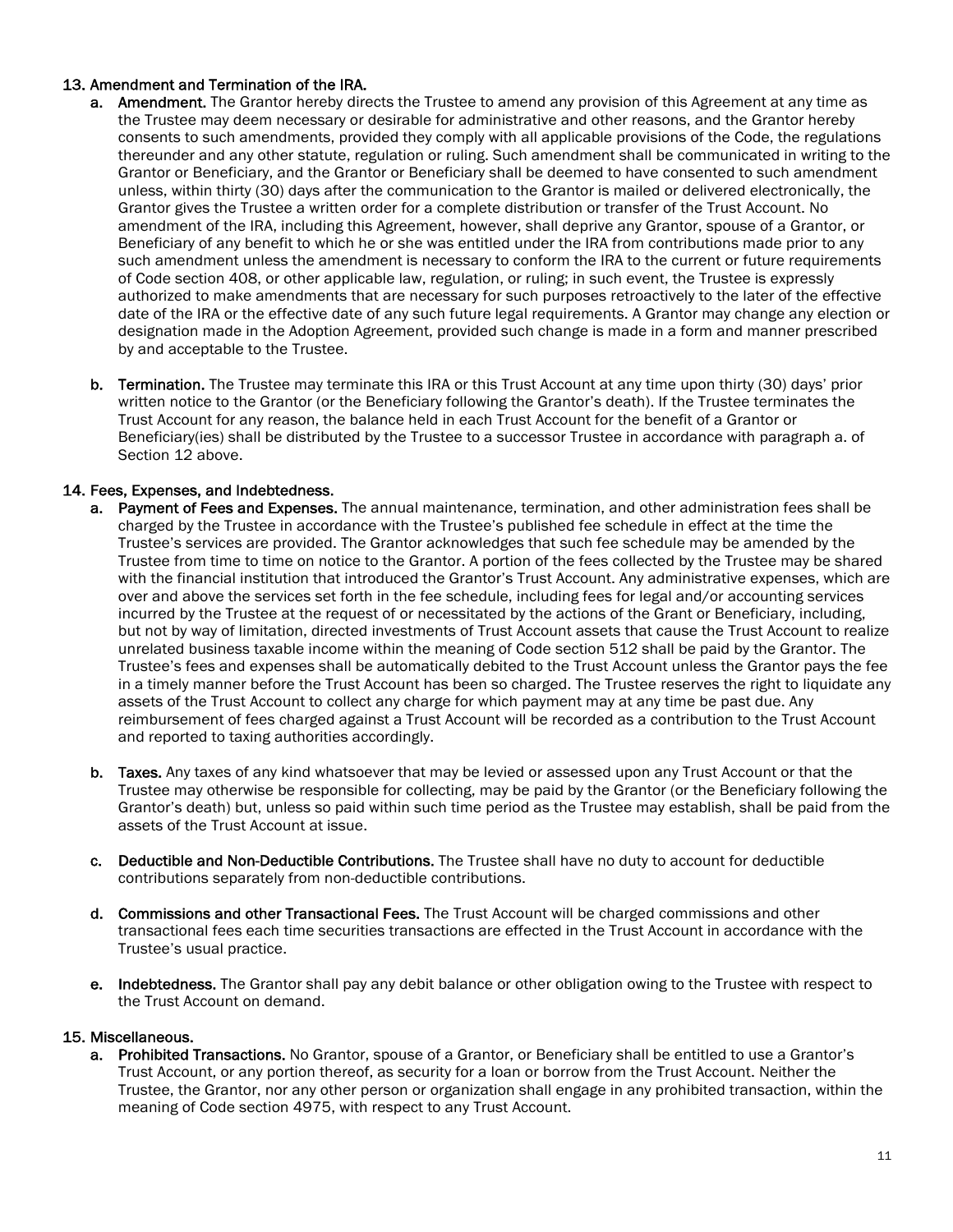- b. Trustee as Agent. The Trustee shall be an agent for the Grantor (or any Beneficiary following the Grantor's death) to perform the duties conferred on the Trustee by the Grantor. The parties do not intend to confer any fiduciary duties on the Trustee, and none shall be implied. The Trustee shall not be liable (and does not assume any responsibility for) the collection of contributions, the deductibility of any contribution, determining whether any contribution or rollover contribution satisfies the requirements of the Code, the propriety of any contributions received by the Trustee under this Agreement, or the purpose or propriety of any distribution ordered, which matters are the sole responsibility of the Grantor (or the Beneficiary, as applicable).
- c. Prohibition against Assignment of Benefits. Except to the extent otherwise required by law or this Agreement, none of the benefits, payments, or proceeds held in a Trust Account on behalf of any Grantor, spouse of a Grantor, or Beneficiary shall be subject to the claims of any creditor of such Grantor, spouse of a Grantor, or Beneficiary, nor shall any such Grantor, spouse of a Grantor, or Beneficiary have any right to anticipate, sell, pledge, option, encumber, or assign any of the benefits, payments, or proceeds to which he or she is or may be entitled under the IRA.
- d. Liquidation of Assets. If the Trustee must liquidate assets in order to make distributions, transfer assets, or pay fees, expenses, or taxes assessed against a Grantor's Trust Account, and the Grantor fails to timely instruct the Trustee as to the liquidation of such assets, assets will be liquidated pro-rata across all investments and funding vehicles available in the IRA. The Trustee shall not be liable for any losses arising out of or as a result of assets liquidated in accordance with the provisions of this Agreement.
- e. Purpose of Form. Form 5305 (Articles I through VII) is a model Trust Account Agreement that meets the requirements of Section 408(a) and has been approved by the IRS and further revised for the SECURE Act of 2019. An Individual Retirement Account is established after the Adoption Agreement is fully executed by the Grantor and entered in the records of the Trustee, and must be completed no later than the due date of the individual's federal income tax return for the tax year (without regard to extensions). This Trust Account must be created in the United States for the exclusive benefit of the Grantor or his or her Beneficiary(ies).
- f. Identifying Number. The Grantor's social security number will serve as the identification number of his or her Trust Account. An employer identification number is required only for a Trust Account for which a return is filed to report unrelated business taxable income. An employer identification number is required for a common fund created for IRAs.
- g. Contributions to a Trust Account for a Spouse. Contributions to a Trust Account for a spouse must be made to a separate Trust Account established by the spouse.
- h. Evidence of Agreement. This Agreement, and any part hereof, may be proved either by an original copy or a reproduced copy thereof including, without limitation, a copy reproduced by photocopying, facsimile transmission, electronic imaging, or other means of electronic transmission.
- i. Applicable Law. The IRA shall be construed, administered, and enforced according to the laws of the State of New York, except to the extent pre-empted by federal law, without regards to the laws of conflict. All contributions to the Trust Account shall be deemed to occur in the State of New York. The terms and conditions of the IRA shall be applicable without regard to the community property laws of any state.
- j. Conflicts. Any conflicting provisions between this agreement and the Brokerage Customer Account Agreement are governed by the Trust Agreement.
- 16. Arbitration. This Agreement contains a pre-dispute arbitration clause, which will survive the termination of this Agreement and the Trust Account. By signing an arbitration agreement, the Grantor and the Trustee agree as follows:
	- All parties to this Agreement are giving up the right to sue each other in court, including the right to a trial by jury, except as provided by the rules of the arbitration forum in which a claim is filed.
	- Arbitration awards are generally final and binding; a party's ability to have a court reverse or modify an arbitration award is very limited.
	- The ability of the parties to obtain documents, witness statements and other discovery is generally more limited in arbitration than in court proceedings.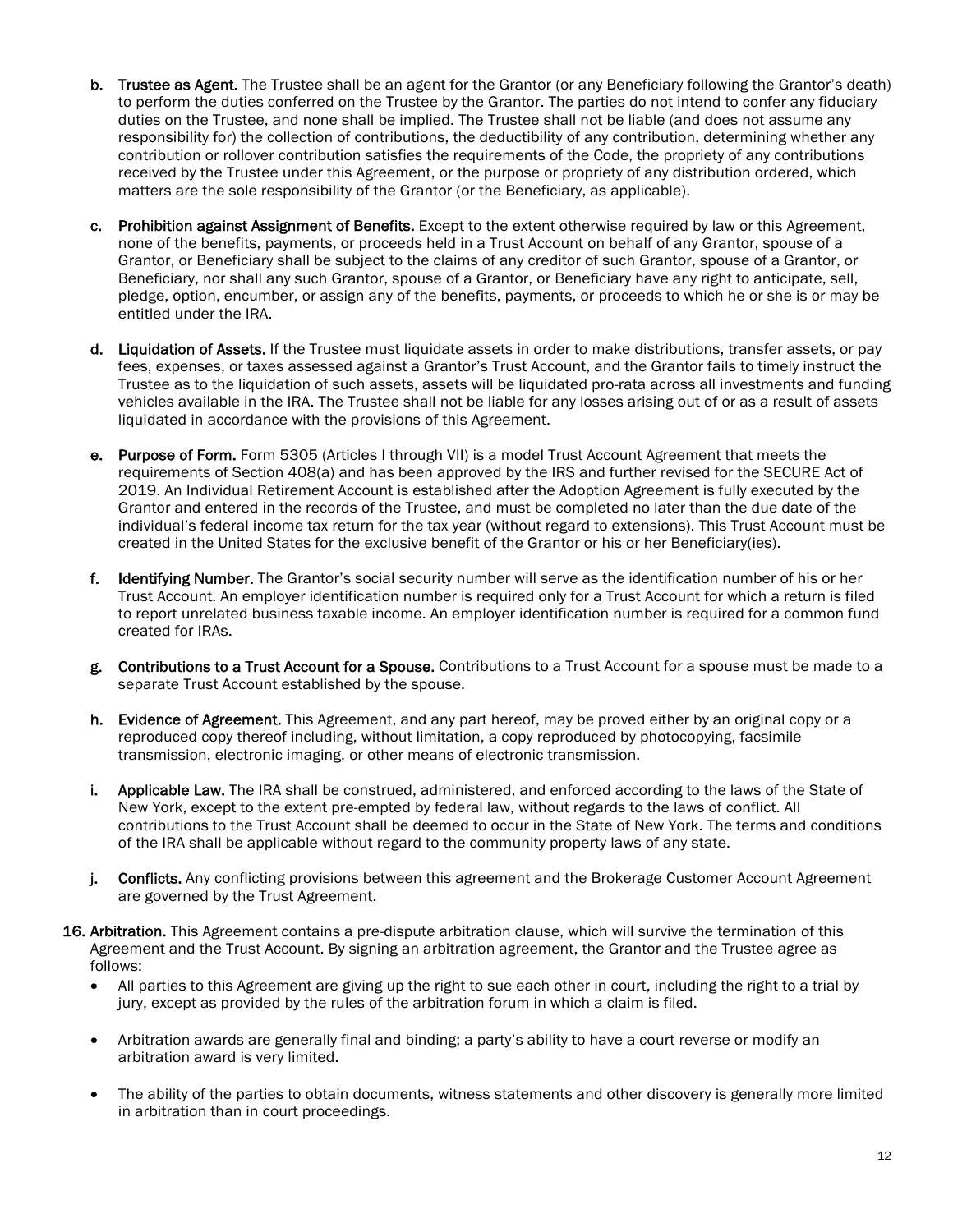- The arbitrators do not have to explain the reason(s) for their awards.
- The rules of some arbitration forums may impose time limits for bringing a claim in arbitration. In some cases, a claim that is ineligible for arbitration may be brought in court.
- The rules of the arbitration forum in which the claim is filed, and any amendments thereto, will be incorporated into this Agreement.
- The arbitrator shall have no authority to award punitive damages or any other kind of damages not measured by the prevailing party's actual damages.

IT IS AGREED THAT ANY CONTROVERSY OR CLAIM ARISING OUT OF OR RELATING TO THIS AGREEMENT, OR THE BREACH THEREOF, OR THE TRUST ACCOUNT WILL BE SETTLED BY ARBITRATION ADMINISTERED BY THE AMERICAN ARBITRATION ASSOCIATION ("AAA"). THE RULES OF THE ARBITRATION WILL BE THOSE IN GENERAL USE BY THE AAA, EXCEPT AS MODIFIED BY THIS SECTION OR OTHERWISE AGREED TO BY THE PARTIES. JUDGMENT UPON THE AWARD RENDERED BY THE ARBITRATOR MAY BE ENTERED IN ANY COURT HAVING JURISDICTION THEREOF. THE ARBITRATION WILL BE BEFORE A SINGLE ARBITRATOR AND WILL BE HELD IN THE CITY OF NEW YORK, NEW YORK. THE PREVAILING PARTY WILL BE ENTITLED TO RECOVER ITS REASONABLE ATTORNEYS' FEES AND EXPENSES OF LITIGATION, INCLUDING EXPERT COSTS, IN ANY SUCH ARBITRATION.

- 17. Administration of SECURE Act Provisions. As required by Article VII, to comply with the SECURE Act, your IRA shall be administered by class of beneficiary. The Trustee expects the IRS to clarify the rules that apply to each class of beneficiary, in accordance with the following principles:
	- a. Eligible Designated Beneficiary. An "Eligible Designated Beneficiary" is any individual designated beneficiary who is, the surviving spouse, a child of the deceased Grantor under the age of majority, disabled or chronically ill, or any other person who is not more than 10 years younger than the deceased Grantor. Distributions by Eligible Designated Beneficiaries must be taken in a manner generally consistent with Article IV of the Agreement above.
	- b. A Designated Beneficiary Other Than an Eligible Designated Beneficiary. Distributions must generally be taken by the end of the 10th year following the Grantor's death.
	- c. No Designated Beneficiary. Distributions must be taken in a manner generally consistent with Article IV of the Agreement above.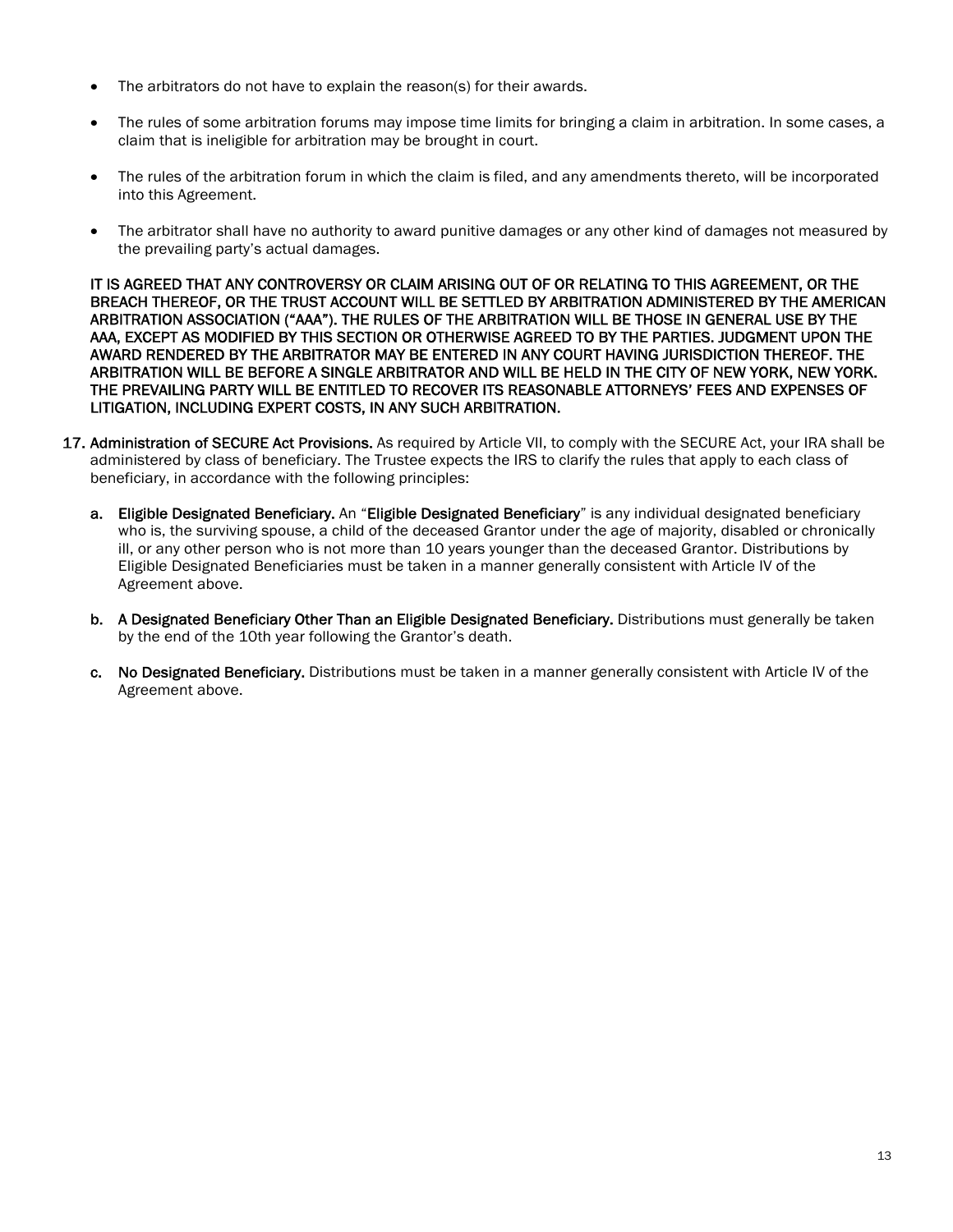**CTIAA** 

# Directed Traditional and SEP Individual Retirement Account Disclosure Statement

FUNDS INVESTED PURSUANT TO THIS AGREEMENT ARE NOT INSURED BY THE FDIC MERELY BECAUSE THE TRUSTEE IS A FEDERAL SAVINGS ASSOCIATION THE ACCOUNTS OF WHICH ARE COVERED BY SUCH INSURANCE. ONLY INVESTMENTS IN THE ACCOUNTS OF A FEDERAL SAVINGS ASSOCIATION ARE INSURED BY THE FDIC, SUBJECT TO ITS RULES AND REGULATIONS.

This Disclosure Statement provides the basic information regarding your TIAA Directed Traditional and/or SEP Individual Retirement Account ("**IRA**"), as well as certain features unique to the TIAA, FSB Directed Trusteed IRA. The Internal Revenue Service ("**IRS**") requires us to send you this information. You should review it carefully, as well as your Trust Agreement and Adoption Agreement, to make sure you understand the legal requirements for IRAs. This Disclosure Statement also discusses the effect and requirements of federal tax laws, but not state income tax laws that may apply to you. TIAA, FSB (the "**Bank**") and its affiliated *organizations do not provide tax or legal advice – for this reason, you should consult a lawyer or personal tax advisor regarding your particular situation to avoid any unintended or adverse tax consequences.* IRS Publication 590, "**Individual Retirement Arrangements (IRAs)**", contains more information on IRAs generally. Additionally, information about IRAs can be obtained from any IRS district office.

## Right to Revoke

You can revoke your IRA any time within seven calendar days after it has been established by mailing or delivering a written notice of revocation to the following address:

TIAA C/O TIAA IRA Operations 8500 Andrew Carnegie Blvd. Charlotte, NC 28262

Your written notice will be deemed mailed on the date of the postmark (or if sent by certified or registered mail, the date of certification or registration), if it is deposited in the mail in the United States in a properly addressed envelope, or other appropriate wrapper, first class postage prepaid. Upon revocation, you will receive a full refund of all monies paid. If you have questions, please call 1-800-842-2252, weekdays, 8 a.m. to 10 p.m. (ET).

## Establishing an IRA

Your IRA is a trust account established for the exclusive benefit of you and your beneficiaries, which is given favorable tax treatment by meeting specific requirements of the Internal Revenue Code of 1986, as amended ("Code").

A "Traditional" IRA is an IRA to which you may contribute annually. Your contributions may be deductible in full or in part, depending upon your tax filing status, your income level, and whether you and/or your spouse actively participate in an employer-sponsored retirement plan.

Accumulations in your Traditional IRA will grow tax deferred until you withdraw assets. Distributions from your Traditional IRA will be taxable to the extent that you were not previously taxed on the IRA contributions and earnings.

An "Inherited" IRA is one you establish as the beneficiary of an eligible retirement plan (401(a), 401(k), 403(a), 403(b), or 457(b) governmental plans) or IRA, and eligible rollover distributions from these plans are paid over into your Inherited IRA on a tax-free basis. You cannot make additional contributions to your Inherited IRA. It must be established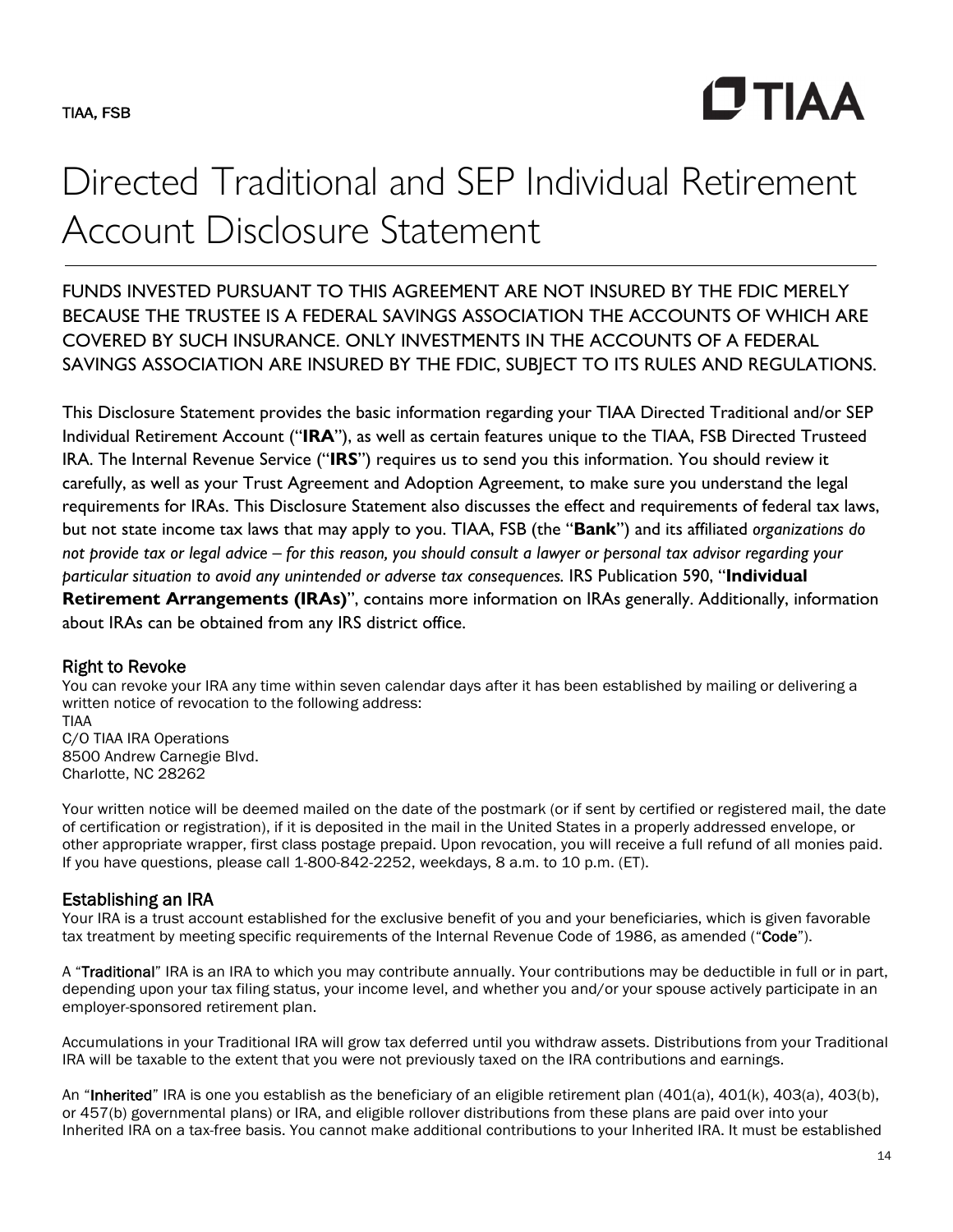in the name of the deceased owner, and you will receive required minimum distributions from the Inherited IRA on a yearly basis as required by the Code.

A "SEP" IRA is an IRA opened to receive contributions from your employer-sponsored Simplified Employee Pension Plan ("SEP"). All SEP contributions are tax deductible by your employer.

You also are eligible to establish an IRA by rolling over assets from another IRA. You are permitted to rollover pre-tax amounts from Traditional IRAs (including a SEP IRA) and qualified employer plans into a Traditional IRA (not including a SEP IRA), subject to certain limitations.

The IRS has approved various forms to be used in establishing IRAs. Form 5305 has been approved as a Traditional IRA trust agreement, which meets the requirements of Section 408(a) of the Code. Except as amended to conform to changes to the Internal Revenue Code enacted in the Setting Every Community Up for Retirement Enhancement ("SECURE") Act of 2019, the TIAA Trust Agreement for Directed Traditional and SEP Individual Retirement Accounts (Agreement) incorporates the language from this form and relies on the IRS' approval of this language in offering Traditional IRAs that meet the requirements of Code Section 408(a). The IRS approval goes to the form of the IRA and does not represent a determination on the qualification of the IRA in operation. As the IRS updates Form 5305 and Treasury Regulations and IRS guidance is issued on the SECURE Act provisions, the Bank will administer your IRA to conform to such developments.

An IRA will be established upon your execution of the TIAA Individual Retirement Account Adoption Agreement. You will need to designate in the Adoption Agreement if you are establishing a Traditional IRA or a SEP IRA. The Bank reserves the right to amend the IRA Agreement as necessary to maintain the tax-qualified status of your IRA and as described in the Agreement.

Securities and mutual fund investments fluctuate in value and are not guaranteed. Therefore, your IRA earnings and values are not projected.

The assets in your IRA are nonforfeitable, although the value of your IRA will fluctuate depending on its investment performance. It is important to note that investments made in your IRA (i) do not constitute a deposit or represent an obligation of the Bank or its affiliates; (ii) are not insured by the Federal Deposit Insurance Corporation; (iii) are not guaranteed by the Bank or its affiliates and are not a condition to any banking service or activity; and (iv) are subject to investment risk, including the possible loss of principal.

Any IRA funds in the TIAA Retirement Reserves Account are held at the Bank, which is a member of the FDIC. Cash balances in the TIAA Retirement Reserves Account are FDIC-insured up to \$250,000 per account holder, combined with other insured deposits of the account holder at the Bank in the same ownership category. For more information on FDIC insurance limits, please visit www.fdic.gov.

## Contributions to Your Traditional IRA

Annual Contributions. Annual IRA contributions must be made in cash. For 2020, you are permitted to make Traditional IRA contributions in an amount up to \$6,000 or 100 percent of your compensation for the year, whichever is less. Cost of living adjustments in \$500 increments may be made to the contribution limit as announced by the IRS. Individuals who turn age 50 during a tax year may make an additional annual catch-up contribution of up to \$1,000 for that tax year and subsequent tax years. The limit applies to the total amount of contributions that you make to all of your IRAs for the tax year, not including rollover contributions. Generally, compensation includes amounts that you receive for the performance of services, and does not include investment income. You are not required to make IRA contributions for any tax year. Contributions in excess of the limit may be subject to an excise tax (see Tax Issues section, later).

Contributions that are made for a tax year must be made by the due date for your tax return for that year without regard to extensions—generally, April 15 of the following year. Whether your Traditional IRA contributions are tax deductible depends upon your tax filing status, your income level, and whether you and/or your spouse actively participate in an employer-sponsored retirement plans (see Tax Issues section, later).

Rollover Contributions. Rollover contributions to a Traditional IRA may be made at any time. A rollover contribution is a transfer of an eligible distribution from an employer-sponsored retirement plan or from another Traditional IRA.

Eligible distributions from a plan established under Code Sections 401(a), 403(b), or a deferred compensation plan of a state or local government (section 457 plans) may be rolled over into a Traditional IRA. Assets from another Traditional IRA may be rolled over or transferred.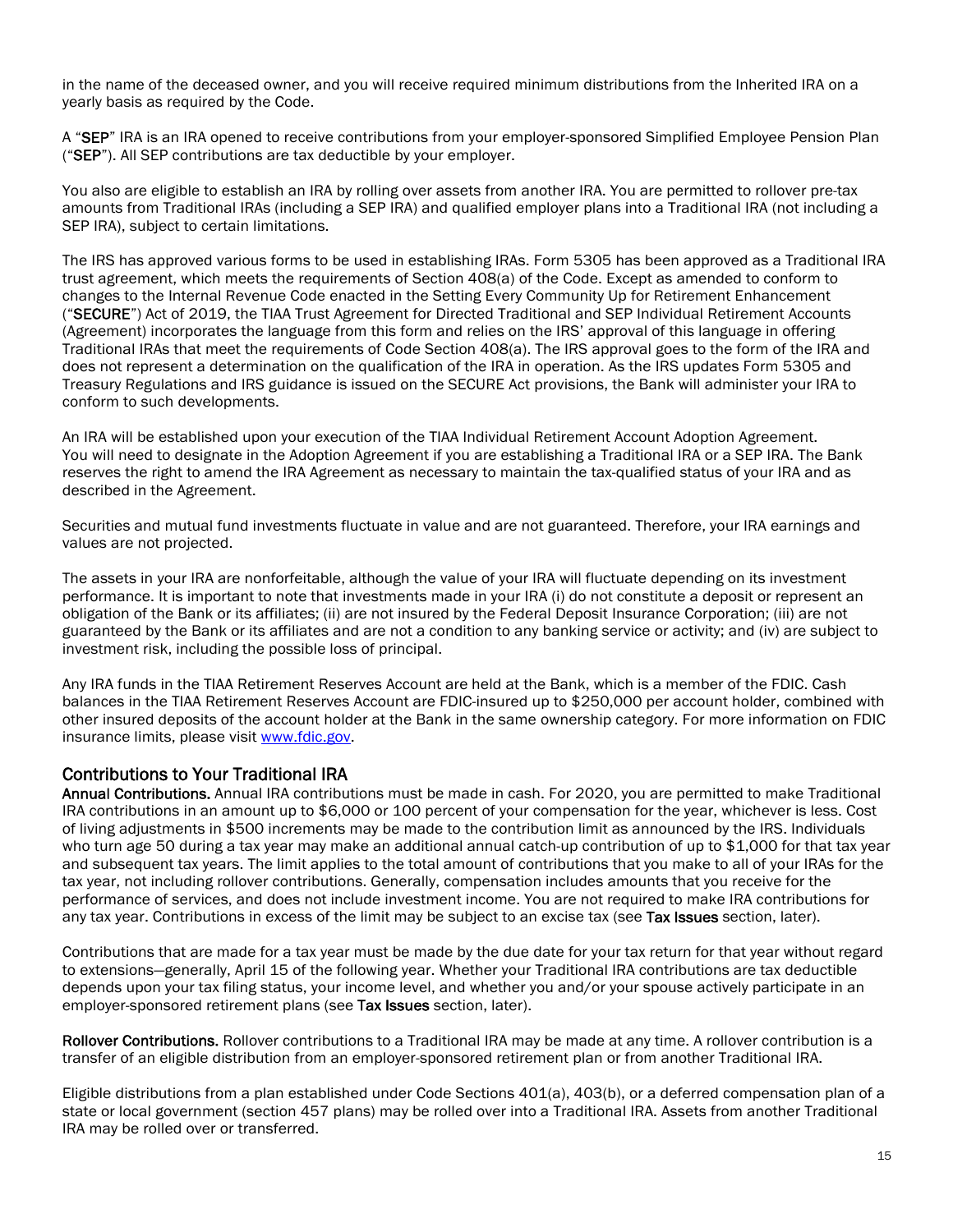The Bank reserves the right to determine whether to require a rollover contribution or transfer to be made in cash or to accept assets in-kind. Absent another instructions from you, assets received in cash shall be invested in the TIAA Retirement Reserves Account. You have the right to move funds to other available investments at any time.

Pre-tax contributions to a retirement plan and earnings on them are generally eligible to be rolled over into a Traditional IRA. Pre-tax contributions are contributions that were made to a retirement plan on your behalf and on which you have not yet paid taxes. After-tax contributions are contributions that you made, and on which you already have paid taxes. Most IRA assets may be rolled over, including both your pre-tax and after-tax contributions and earnings on them. Distributions sent to multiple destinations at the same time are treated as a single distribution for allocating pre-tax and after-tax amounts (IRS Notice 2014-54). This means you can rollover all your pre-tax amounts to a Traditional IRA or retirement plan and all your after-tax amounts to a different destination, such as a Roth IRA.

Assets must be either directly rolled over or rolled over within sixty days after you receive them from the previous plan or IRA. It is your responsibility to make sure that your rollover meets IRS guidelines. You may rollover assets from any IRA you own into another IRA only once a year. The once-a year limitation does not apply to rollovers of employer plan distributions to IRAs. Direct transfers from one IRA to another IRA are not restricted to once a year.

Spouses receiving distributions from a deceased Grantor's employer retirement plan or IRA are eligible to take advantage of the same rollover rules as grantors. Also, if you are receiving an eligible distribution of your spouse's benefit from an employer retirement plan pursuant to a "qualified domestic relations order," you may roll over all or a portion of the distribution into a Traditional IRA.

The amount you roll over or transfer to a Traditional IRA will not be taxed until you take it out of the IRA. If the taxable portion of a distribution from an employer retirement plan is eligible to be rolled over and is not directly rolled over to your Traditional IRA, it will be subject to a mandatory 20 percent federal income tax withholding when it is distributed to you. You will receive only 80 percent of the amount you request as a distribution. The other 20 percent will be sent to the IRS as tax withholdings on your behalf. Even if you receive only 80 percent of your requested distribution from the plan, you are eligible to make a rollover contribution to a Traditional IRA in an amount equal to the full distribution. You must do so within 60 days after you receive the distribution. Unless you make a rollover contribution which includes the 20 percent withheld, the IRS will consider the 20 percent withheld to be taxable income. If you are under age 59½ that taxable amount will be considered a premature distribution subject to a 10 percent penalty tax. Military death benefits may only be rolled over to Roth IRA or Coverdell ESA.

SEP IRA Contributions. Your employer may make contributions to your SEP IRA up to the maximum amount under current law. Your SEP IRA can only receive employer contributions. If you want to make additional contributions, you must open a separate IRA account.

Qualified HSA Funding Distribution. If you are eligible to contribute to a health savings account ("HSA"), you may be eligible to take a one-time tax-free qualified HSA funding distribution from your Traditional IRA and directly deposit it to your HSA. The amount of the qualified HSA funding distribution may not exceed the maximum HSA contribution limit in effect for the type of high deductible health plan coverage (i.e. single or family coverage) that you have at the time of the deposit, and counts toward your HSA contribution for that year. You may wish to obtain IRS Publication 969, *Health Savings Accounts and Other Tax-Favored Health Plans*, for further information.

# A Traditional IRA for Your Spouse

If you and your spouse work, you may each establish your own Traditional IRA. The permissible amount of your contributions will depend on your combined annual income. For 2020, you may each contribute up to \$6,000 (\$12,000 total), \$7,000 if you are age 50 or older (\$14,000 total), or 100 percent of your combined compensation, if less, provided you file a joint tax return. If you file separate tax returns, each of you would be limited to a contribution of \$6,000 or 100 percent of your respective compensation for the year, if less.

If your spouse is not employed, or does not have enough compensation to support a full contribution, your spouse may establish an IRA and contribute up to \$6,000 for 2020 (\$7,000 if he or she is age 50 or older) or 100 percent of your joint compensation (reduced by your own IRA contributions for the same year), whichever is less, provided you and your spouse file a joint tax return.

Whether a contribution to your spouse's Traditional IRA is deductible will depend on your tax filing status, income level, and whether you and/or your spouse actively participate in an employer-sponsored retirement plan (see Tax Issues section, later).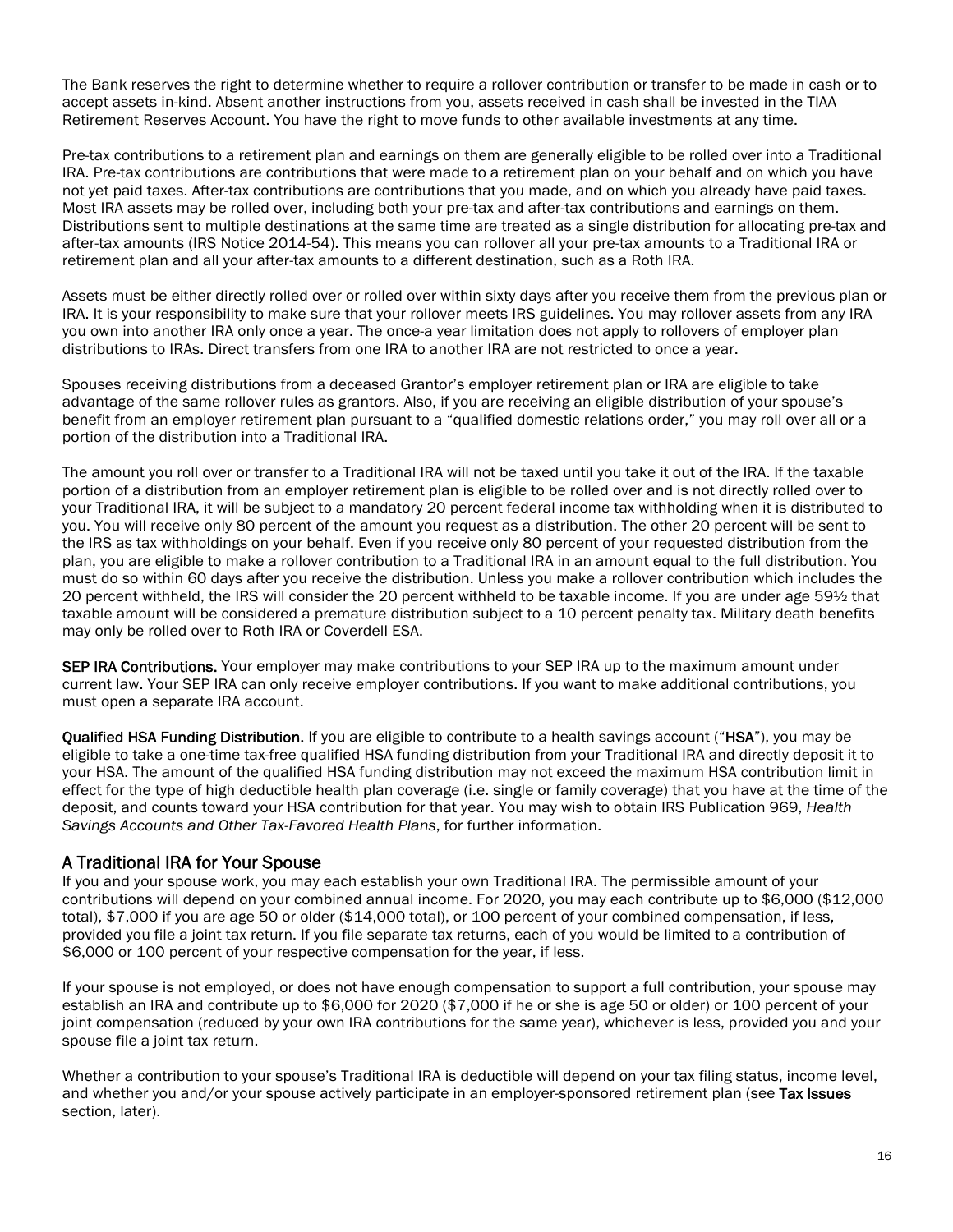## Distribution Requirements

You can withdraw all or a portion of your Traditional or SEP IRA assets at any time. However, benefits from your Traditional or SEP IRA generally should begin no earlier than when you reach age 59½ because there may be a ten percent (10%) early withdrawal penalty.

Minimum distributions must begin for the year in which you turn 72 and must be made for each subsequent year. The first required minimum distribution must be made for the year in which you attain age 72 by April 1 of the following year. The distribution for each year after the year in which you attain age 72 must be made by December 31 of that year. This could result in two payments being made in the year after the year you reach age 72 (unless you were to take your first distribution during the year you reach age 72).

If you have an Inherited IRA, minimum distribution payments will generally be distributed every year after the year in which the IRA is established. Based on its internal policies and operational requirements, the Bank may make available to you certain distribution elections for distributions to be made to one or more of your designated beneficiaries after your death. If so, and if you elect any such distribution elections with respect to any one or more of your designated beneficiaries, distributions to your beneficiaries will be limited. These distribution elections are only permissible with respect to any beneficiary who is not, or was not your spouse at your death. If the Bank does not make available such distribution elections to you based on your account type, generally your beneficiary can receive death benefits as periodic payments or as a single cash payment. Death benefits are subject to federal income taxation when paid. Death benefits also are subject to minimum distribution requirements which vary by designated beneficiary, as stated in your IRA and explained below.

Effective January 1, 2020, in accordance with the SECURE Act, in most cases, for individuals who turn age 70½ after December 31, 2019, payments from Traditional IRAs must begin by April 1 of the year after you reach age 72. The SECURE Act fundamentally changed the ability of certain non-spouse beneficiaries of interests in IRAs to receive payments over their life expectancy. This change applies with respect to IRA owner deaths after December 31, 2019. It also applies to beneficiaries of beneficiaries dying after 2019. In particular, the SECURE Act provides that under Traditional IRAs, SEP IRAs and Roth IRAs, most non-spouse beneficiaries will no longer be able to satisfy these rules by "stretching" payouts over life. Instead, those beneficiaries will have to take their post-death distributions within ten years. Certain exceptions apply to "eligible designated beneficiaries" which include spouses, disabled and chronically ill individuals, individuals who are ten or less years younger than the deceased individual, and children who have not reached the age of majority. This change applies to distributions to designated beneficiaries of individuals who die on and after January 1, 2020. After, the first beneficiary dies, the 10 year distribution period would generally apply to the beneficiary of the first deceased beneficiary. If you do not name an individual beneficiary (or a "look-through" trust treated as an individual), the ten year rule is shortened to a 5 year rule.

Adults who are eligible designated beneficiaries can receive payments over life or life expectancy, while children can receive such payments only until the age of majority, when the ten year rule would then apply, as if you had died at that time. Payments taken over life expectancy must begin by the end of the year of your death, except for your surviving spouse. If your spouse is your beneficiary, payments must begin no later than the year you would have attained age 72, or if you die after age 72, by the end of the year following the year in which your death occurs.

If, however, your spouse is your beneficiary, then he or she may roll over the decedent's benefit to his or her own Traditional IRA, and be subject to the RMD rules applicable to your spouse. A 50 percent excise tax applies to any amount that should have been withdrawn as an RMD, but was not withdrawn.

# Future Rollovers or Transfers

You can withdraw all or a portion of the assets in your Traditional IRA and deposit them in another Traditional IRA or an employer retirement plan provided the plan allows rollovers. You may rollover IRA assets from any IRA you own only once every 12 months, beginning on the date of receipt. Assets rolled over to another Traditional IRA or employer plan will be subject to the provisions of that IRA or plan. The once-a-year limitation does not apply in the case of a conversion from a Traditional IRA to a Roth IRA. Also, the once-a-year limitation applies only when you take a withdrawal and redeposit the assets yourself within 60 days, not when assets are transferred directly from one IRA to another. You may transfer assets directly between IRAs at any time without limitation.

## Tax Issues

Deduction of Contributions. The amount of Traditional IRA contributions that you are eligible to make is described above. However, whether you are able to deduct all or a portion of your contributions depends on your income level, your tax filing status, and whether you or your spouse actively participates in an employer-sponsored retirement plan. These rules are described below. Regardless of the amount of contributions that you are allowed to deduct in a tax year, you may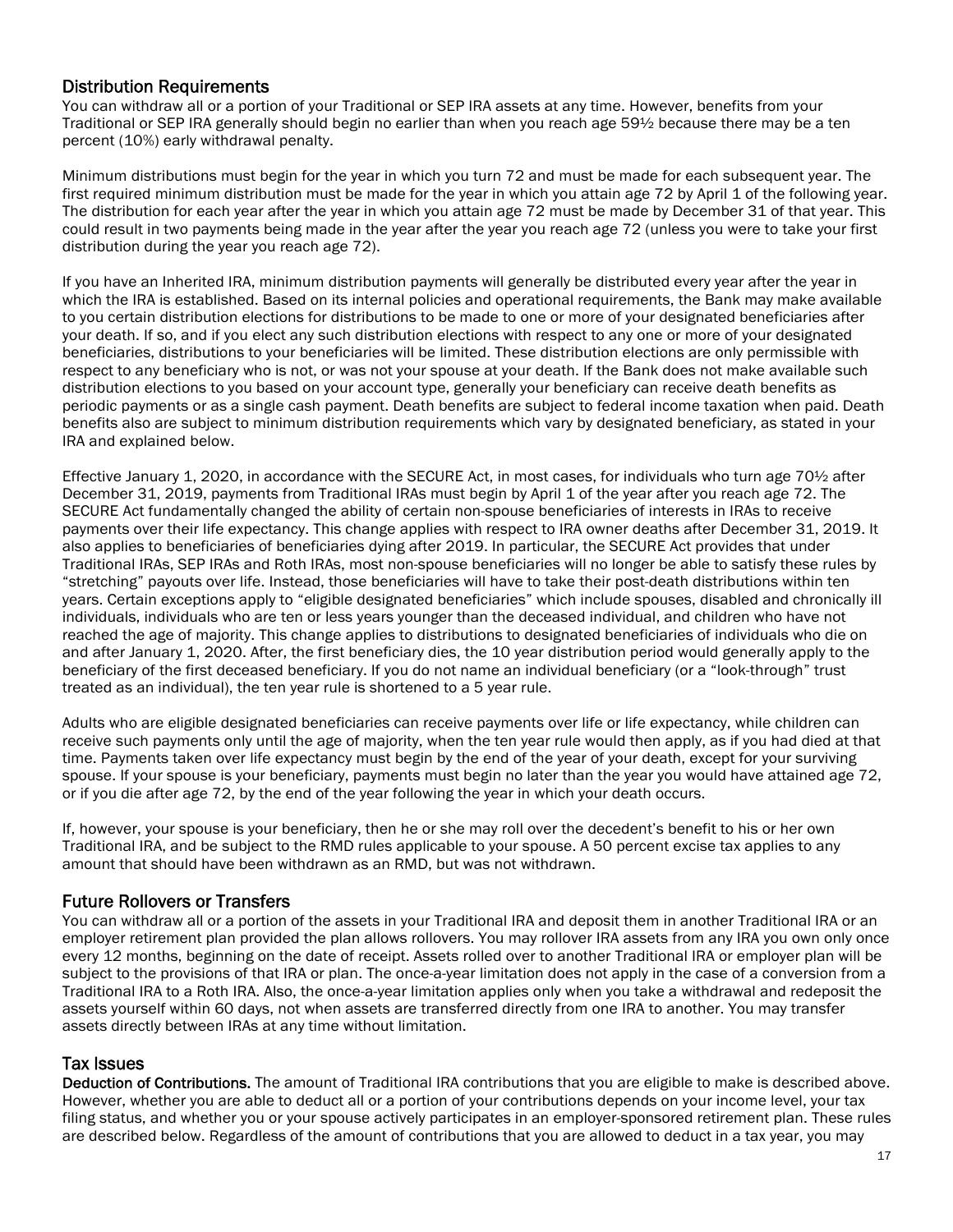elect not to deduct your Traditional IRA contributions for that tax year. Contributions that are not deducted for a tax year must be reported to the IRS by filing Form 8606 with your federal income tax return for that year.

A single individual who does not participate in an employer-sponsored retirement plan may deduct the full amount of his or her allowable Traditional IRA contribution. Single individuals who actively participate in an employer-sponsored retirement plan can deduct the full amount of their allowable Traditional IRA contribution as long as their adjusted gross income ("AGI") does not exceed the applicable statutory limit. The deduction is phased out for AGI above that limit. Currently, the Traditional IRA AGI limits are as follows for single or head of household (these limits may be indexed for inflation in future years).

| <b>Tax Year</b> | <b>Phase Out Begins</b> | <b>Phase Out At</b> |
|-----------------|-------------------------|---------------------|
| 2020            | \$65,000                | \$75,000            |

You can contribute to a Traditional or Roth IRA whether or not you participate in another retirement plan through your employer or business. However, you might not be able to deduct all of your Traditional IRA contributions if you or your spouse participates in another retirement plan at work. Roth IRA contributions might also be limited if your income exceeds a certain level.

If you work and are covered by an employer-sponsored retirement plan, and your spouse is not covered by an employersponsored plan, and you file a joint tax return, you may deduct the full amount of your contribution as long as your AGI does not exceed the applicable statutory limit.

Currently, the Traditional IRA AGI limits for married filing jointly are as follows (these limits are to be indexed for inflation in future years).

| <b>Tax Year</b> | <b>Phase Out Begins</b> | <b>Phase Out At</b> |
|-----------------|-------------------------|---------------------|
| 2020            | \$104,000               | \$124,000           |

If a married individual files a separate tax return, the Traditional IRA deduction is phased out for AGI between \$0 and \$10,000, at which level it is completely eliminated. Special rules apply to married taxpayers who file separately and live apart at all times during the tax year; they are treated as single.

SEP IRA Contributions. For participants in a SEP plan offered by your employer, your employer may make annual SEP contributions on your behalf up to the lesser of 25% of compensation, or \$57,000 in 2020, or the current limit published and in effect by the IRS. The maximum compensation that can be considered for SEP contributions by your employer is \$285,000 for 2020, or the current limit published and in effect by the IRS.

Tax on Excess Contributions. If you make a contribution in excess of the allowable amount for a tax year and you fail to withdraw the excess and the earnings on the excess contribution by the date your tax return for the year is due (including extensions), you are subject to a 6 percent tax per year on the excess amount until it is withdrawn or applied to a subsequent year's allowable contribution.

Deferred Taxation of Accumulations. Your Traditional IRA will accumulate on a tax-deferred basis and you will not be subject to income taxation on the earnings until you withdraw assets.

Taxation of Distributions. Distributions from your Traditional IRA, which are attributable to contributions you deducted, pre-tax amounts that have been rolled over from an employer retirement plan and all Traditional IRA earnings, are taxable when received. All taxable amounts that are withdrawn are subject to ordinary income taxation and are not eligible for more favorable capital gains, lump sum distribution, income averaging or other tax treatment.

An early distribution (before age 59½), including any amount deemed distributed as a result of a prohibited investment or transaction, is subject to a 10 percent income tax penalty on the taxable portion of the distribution, unless it is:

- 1. rolled over into another Traditional IRA,
- 2. made on account of your death or disability,
- 3. one of a series of substantially equal annual (or more frequent) payments over your lifetime or joint lifetime with your beneficiary (or based on your life expectancy or the joint life expectancy of you and your beneficiary),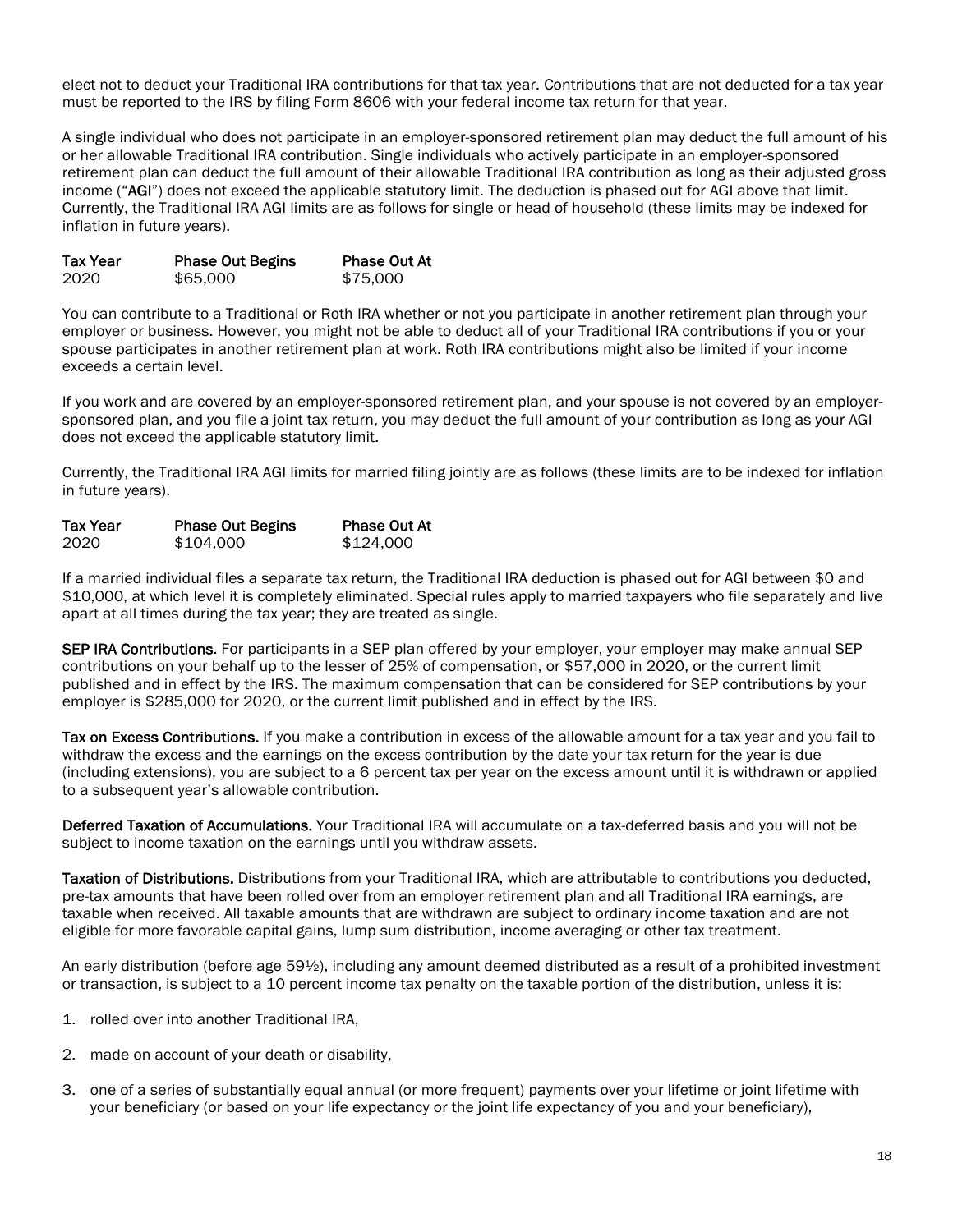- 4. made to pay medical expenses that are deductible for the tax year (i.e., in excess of 10% percent of adjusted gross income),
- 5. made to pay health insurance premiums after your separation from employment if you have received unemployment compensation for 12 consecutive weeks,
- 6. made for qualified first time home buyers to pay for qualified acquisition costs of up to \$10,000,
- 7. made to pay for qualified education costs for you, your spouse, or any child or grandchild of you or your spouse,
- 8. made on account of an IRS levy, or
- 9. the distribution is a qualified reservist distribution.

Other exceptions may be applicable under certain circumstances and special rules may be applicable in connection with the exceptions enumerated above. Taxable distributions are subject to withholding, generally at a rate of 10 percent, unless you specifically ask the Bank not to withhold taxes from your payment.

Rollovers, Conversions and IRA-to-IRA Transfers. Traditional IRA distributions may be rolled over to another Traditional IRA or to a qualified employer plan that accepts rollovers, including amounts that previously came from another qualified employer plan.

The amount of any distribution that is rolled over into another Traditional IRA or qualified employer plan is not subject to federal income tax, to the extent it otherwise would not be taxable, until distributions are made from that Traditional IRA or plan. Also, direct IRA-to-IRA transfers are not distributions and are not taxable until distributions are made from the Traditional IRA to which assets are transferred.

You also may be able to convert your Traditional IRA to a Roth IRA by rolling over your Traditional IRA assets to your Roth IRA. Distributions from a 401(a), 403(a), 403(b) or 401(k) plan, or a deferred compensation plan of a state or local government (section 457(b) plan) may also be converted and rolled over to a Roth IRA. If you convert a pre-tax amount to a Roth IRA, you will owe taxes for the tax year of the conversion.

Recharacterizations. If you make a contribution to a Traditional IRA and later recharacterize either all or a portion of the original contributions to a Roth IRA along with net income attributable, you may elect to treat the original contributions as having been made to the Roth IRA. The same method applies when recharacterizing a contribution from a Roth IRA to a Traditional IRA. However, if you have converted from a Traditional IRA to a Roth IRA you may not recharacterize the conversion along with net income attributable back to a Traditional IRA. Roth IRA conversions are irreversible.

Saver's Credit for IRA Contributions. You may be able to receive a tax credit for your IRA contribution. You're eligible for the credit if you're: age 18 or older; not a full-time student; and not claimed as a dependent on another person's tax return. The maximum annual credit is \$1,000 per year (\$2,000 if married filing jointly). Eligibility for the credit, which is a percentage of the contribution amount, is determined by your AGI as indicated in the chart below, as well as other requirements. To determine your credit amount, multiply the applicable percentage below by the amount of your contributions that do not exceed \$2,000 (\$4,000 if married filing jointly).

#### 2020 Saver's Credit (Based on a \$2,000 contribution)

| <b>Married Joint Filers (AGI)</b> | Heads of Households (AGI) | All Other Filers (AGI) | <b>Credit Rate</b> | Maximum<br>(AGI) Credit |
|-----------------------------------|---------------------------|------------------------|--------------------|-------------------------|
| $$0 - $39,000$                    | $$0 - $29.250$            | $$0 - $19,500$         | 50%                | \$1,000                 |
| $$39,001 - $42,500$               | $$29,251 - $31,875$       | \$19,501 - \$21,250    | 20%                | \$400                   |
| $$42,501 - $65,000$               | \$31,876 - \$48,750       | $$21,251 - $32,500$    | 10%                | \$200                   |
| Over \$65,000                     | 0ver \$48,750             | Over \$32,500          | 0%                 | \$0                     |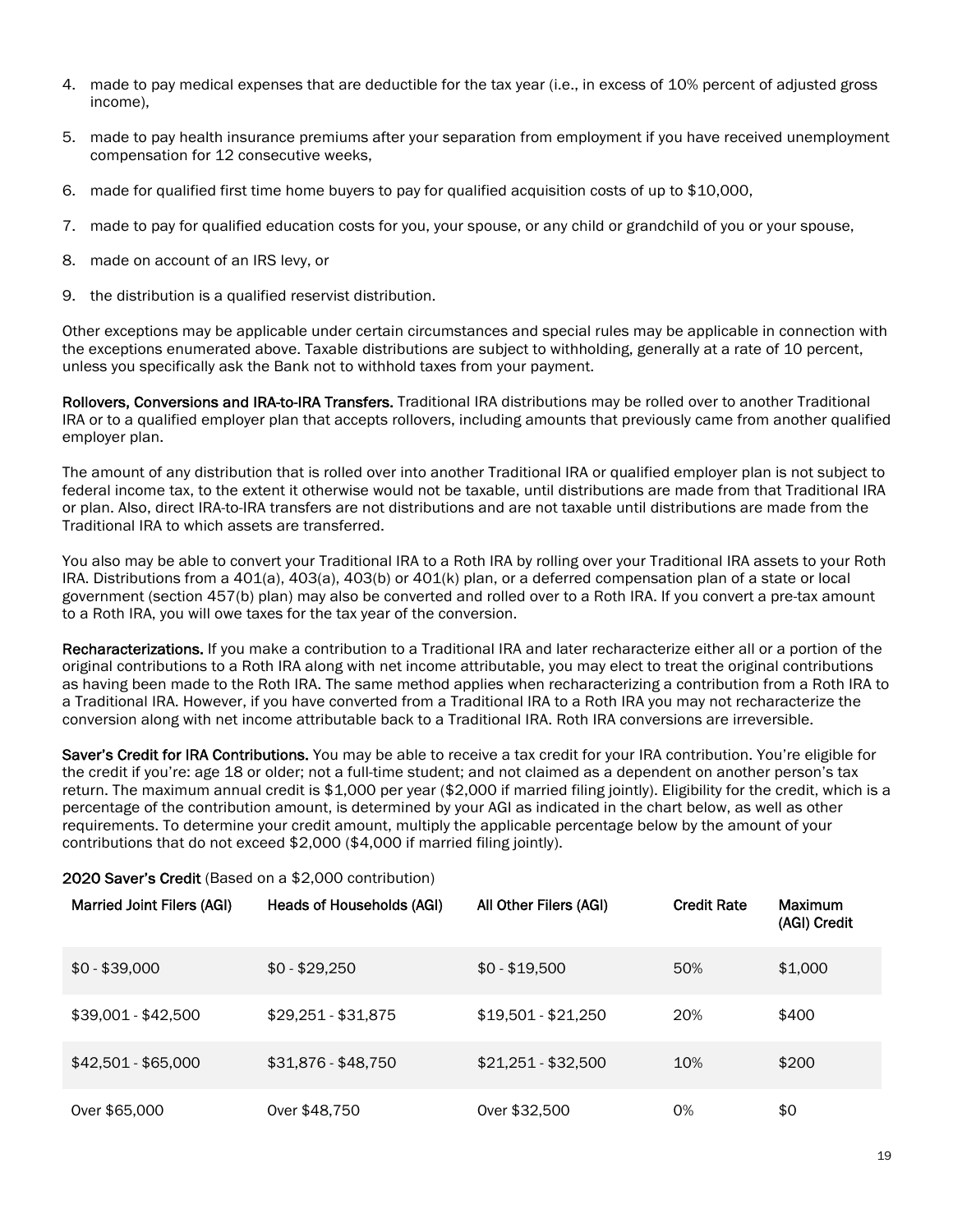The Saver's Credit can be taken for your contributions to a Traditional or Roth IRA; your 401(k), SIMPLE IRA, SARSEP, 403(b), 501(c)(18) or governmental 457(b) plan; and your voluntary after-tax employee contributions to your qualified retirement and 403(b) plans.

Rollover contributions (money that you moved from another retirement plan or IRA) aren't eligible for the Saver's Credit. Also, your eligible contributions may be reduced by any recent distributions you received from a retirement plan or IRA.

Qualified Charitable Distributions ("QCD"). A QCD is a direct transfer of funds from your IRA custodian, the Bank, payable to a qualified charity. QCDs can be counted toward satisfying your RMD for the year, as long as certain rules are met. In addition to the benefits of giving to charity, a QCD excludes the amount donated from taxable income, which is unlike regular withdrawals from an IRA. However, the exclusion is offset by any IRA contributions you have deducted after age 70½. Keeping your taxable income lower may reduce the impact to certain tax credits and deductions, including Social Security and Medicare. While many IRAs are eligible for QCDs—Traditional, Rollover, Inherited, SEP (inactive plans only), and SIMPLE (inactive plans only)–there are requirements:

- You must be 70<sup>1</sup>/<sub>2</sub> or older to be eligible to make a QCD. The increase in the RMD age to 72 for individuals reaching age 70½ after 2019 does not change this requirement.
- QCDs are limited to the amount that would otherwise be taxed as ordinary income. This excludes non-deductible contributions.
- The maximum annual amount that can qualify for a QCD is \$100,000. This applies to the sum of QCDs made to one or more charities in a calendar year. (If, however, you file taxes jointly, your spouse can also make a QCD from his or her own IRA within the same tax year for up to \$100,000.)
- For a QCD to count towards your current year's RMD, the funds must come out of your IRA by your RMD deadline, generally December 31.

Any amount donated above your RMD does not count toward satisfying a future year's RMD. Funds distributed directly to you, the IRA owner, and which you then give to charity do not qualify as a QCD. Consult a tax advisor to determine if making a QCD is appropriate for your situation.

Qualified HSA Funding Distribution. A one-time "qualified Health Savings Account ("HSA") funding distribution" may be made from an IRA (other than a SEP IRA) and contributed to the HSA of an individual in a direct transfer. If eligible, the amount of the distribution will not be includable in income and is limited to the statutory maximum contribution allowed for such has, reduced by any other contributions made to the HSA for that year. The distribution is not subject to the 10% early withdrawal penalty if taken prior to age 59½.

Prohibited Investments. You cannot invest your IRA assets in life insurance contracts. Nor can your IRA assets be commingled with other property except in a common trust fund or common investment fund which satisfies the requirements of Code section 408(a)(5). The Code also prohibits IRA investments in collectibles (as defined in Code Section 408(m)), except as is otherwise permitted by Code Section 408(m)), which provides an exception for certain gold, silver, and platinum coins, coins issued under the laws of any state, and certain bullion. Any such investment will be treated as a distribution to you in the year of the investment, taxable and generally subject to additional taxes and penalties.

Prohibited Transactions. If you or a beneficiary engage in a prohibited transaction with your IRA as described in Code section 4975 (such as borrowing against or pledging your IRA), your IRA will lose its tax-deferred or tax-exempt status, and you generally must include the value of the earnings in your account in your gross income for that taxable year.

## Beneficiaries of your IRA

Omitted Children. Unless your IRA beneficiary designation provides otherwise, a beneficiary designation designating your "children," or the "children" of any other person as a class and not by name, will include all of your children or all of the children of such other person, as the case may be, whether born or legally adopted before or after the beneficiary designation is made. Unless your beneficiary designation provides otherwise, if you designate an individual who is your child, and if you have a child born or legally adopted after the date on which the Trustee accepts your IRA beneficiary designation, your after-born or after adopted child will be entitled to receive a share of your IRA otherwise transferable to any of your children who is(are) named in the beneficiary designation, computed in the manner prescribed by applicable law. In such event, your IRA assets otherwise transferable to your children named in the beneficiary designation will be reduced in the proportion that their shares bear to each other. If you did not designate any of your children in the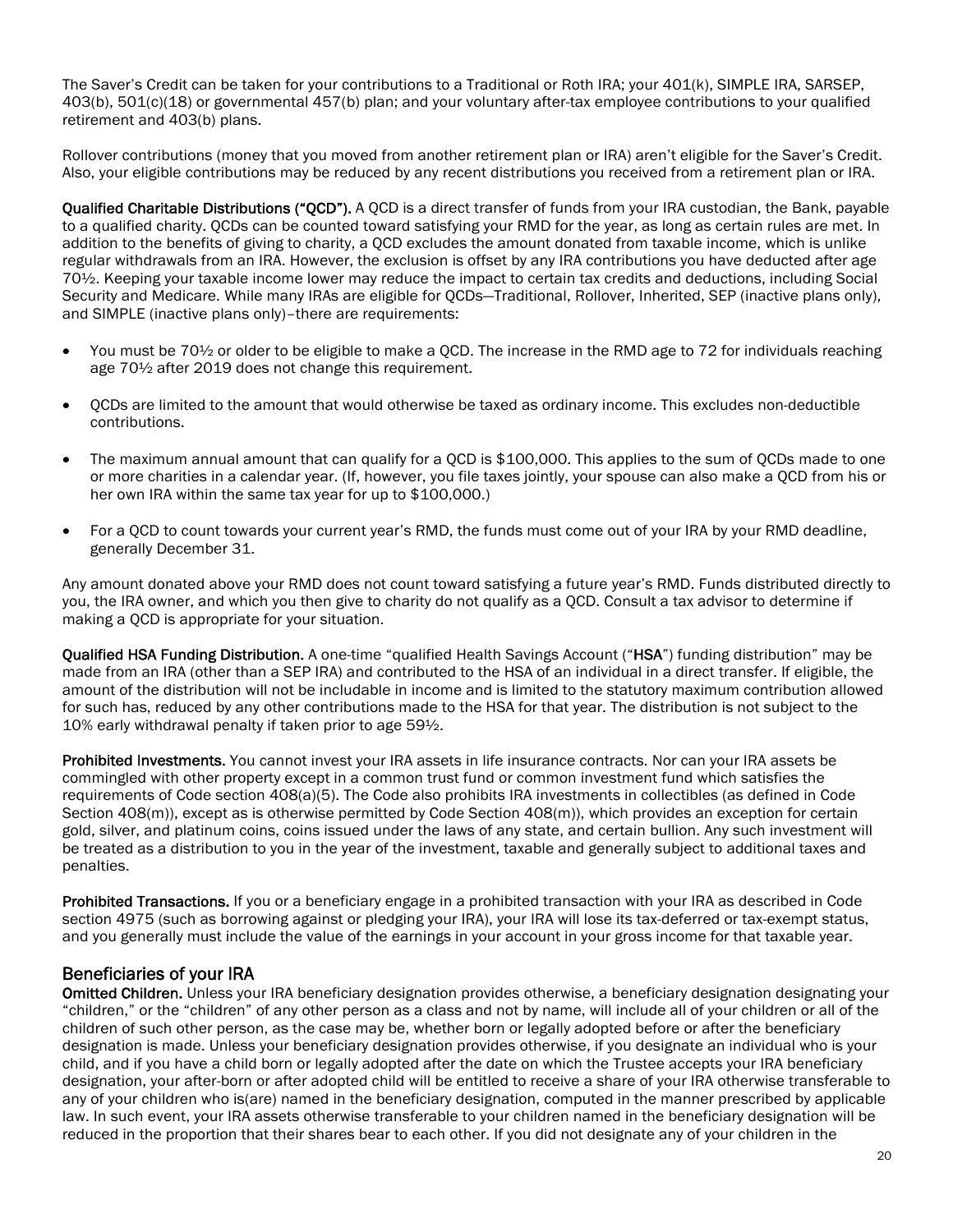beneficiary designation as your beneficiaries, then any child of yours, who is born or legally adopted after the date on which the Bank accepts your beneficiary designation, will not receive any share of your IRA. The Bank, however, has no obligation to transfer IRA assets in the manner and as provided in this Section. The fact that the Bank is not so obligated does not affect the ownership interest of any after-born or after-adopted child in IRA assets.

Documents Required upon Request for Transfer of IRA Assets. Except to the extent you may have made certain distribution elections, if such elections are made available by the Bank based on its administrative and operational rules and practices, to transfer your IRA assets to the beneficiaries you have named in your approved beneficiary designation in your IRA Adoption Agreement, the Bank must timely receive (a) the appropriate form(s) requesting a transfer of IRA property; (b) any certificate or instrument evidencing ownership of the IRA; (c) a certified or authenticated copy of your death certificate issued by an official or agency of the place where the death occurred showing the fact, place, date, time of death, and the identity of the decedent; (d) a certified or authenticated copy of the death certificate of each deceased named beneficiary, issued in the manner set forth above in paragraph (c); (e) a certified copy of the court order appointing the legal representative of your estate or of the estate of a deceased beneficiary when such legal representative made the request for transfer of IRA assets; (f) a certified copy of the trust instrument which designates a trustee as a beneficiary of the IRA, if applicable; (g) a certified copy of relevant birth certificates; (h) an inheritance tax waiver from relevant states that require it; and (i) such other documents as the Bank may require, in its sole discretion. Further, prior to distributing any IRA assets to or for the benefit of any beneficiary, the Bank may, in its sole discretion, require any and all beneficiaries or any such beneficiary's legal representative to sign any document it may deem necessary or appropriate to effect the transfer of IRA assets including, but not limited to, an indemnification agreement in favor of the Bank to the extent of the value of the IRA assets received by each such beneficiary.

The Bank may rely on, and has no duty to independently verify (a) any representation of facts made under oath or affirmation regarding the identity and personal information of named and unnamed beneficiaries received from any beneficiary, or beneficiary's attorney in fact, or the legal representative of your estate or of the estate of a deceased beneficiary; and (b) copies of death certificates received from any of the foregoing persons. A certified or authenticated copy of any report or record of a governmental agency, domestic or foreign, certifying that you or a beneficiary is missing, detained, dead or alive, and the dates, circumstances, and places disclosed by the record or report, in a form acceptable to the Bank in its sole discretion, may be substituted for the death certificate referenced above.

No Obligation on Bank's Part. Notwithstanding any provisions in your IRA Adoption Agreement or any other document governing the terms of your IRA, the Bank has no duty to determine any fact or law that would (a) cause your beneficiary designation to be revoked, in whole or in part, as to any person because of a change in marital status or other reason; (b) qualify or disqualify any person to receive a share of your IRA; or (c) vary the distribution of your IRA. Further, the Bank has no obligation (a) to attempt to locate any beneficiary or the lineal descendants of any deceased beneficiary, or to determine whether a deceased beneficiary had lineal descendants who survived you; (b) to locate a trustee or custodian, obtain the appointment of a successor trustee or custodian, or discover the existence of a trust instrument or a will that creates an express trust; (c) to notify any person of the date, manner and persons to whom a transfer of IRA assets will be made under the beneficiary designation, except as may otherwise be provided in the IRA Adoption Agreement, any other document governing the terms of your IRA, or applicable law; (d) to question or investigate the circumstances of your death; or (e) to determine the age or any other facts concerning any beneficiary. The possibility that a beneficiary may disclaim, in whole or in part, the transfer of any interest in your IRA will not require the Bank to withhold making the transfer to such beneficiary in the normal course of its business.

Change or Revocation of Beneficiary Designations. You may change or revoke your beneficiary designation with respect to your IRA at any time during your lifetime, by fully completing and submitting to the Bank a form acceptable to the Bank in its discretion. Any subsequently submitted beneficiary designation that the Bank accepts automatically revokes your prior beneficiary designation. This revocation takes effect when your subsequently submitted designation becomes effective, unless you have expressly provided otherwise in your subsequent designation. The effective date of any change to or revocation of a beneficiary designation is the date on which the Bank accepts your beneficiary designation. A beneficiary designation may not be changed or revoked by, and the Bank will not give effect to any proposed change or revocation made in, a verbal request or in your estate planning documents, including your pre-nuptial agreement, postnuptial agreement, Last Will and Testament, a trust of which you are a grantor, or any other document you may have signed, except a properly submitted Form. The Bank will honor a beneficiary designation or change or revocation of a beneficiary designation, which a conservator, an attorney- in-fact, or other legal representative duly appointed to represent your interests may make on your behalf, if the instrument, including court order, which gives the authority to such person to represent your interests specifically authorizes such person to take such action for you. Prior to implementing such action, the Bank may require assurances from such conservator, attorney-in-fact or other legal representative in such form as the Bank deems appropriate in its sole discretion.